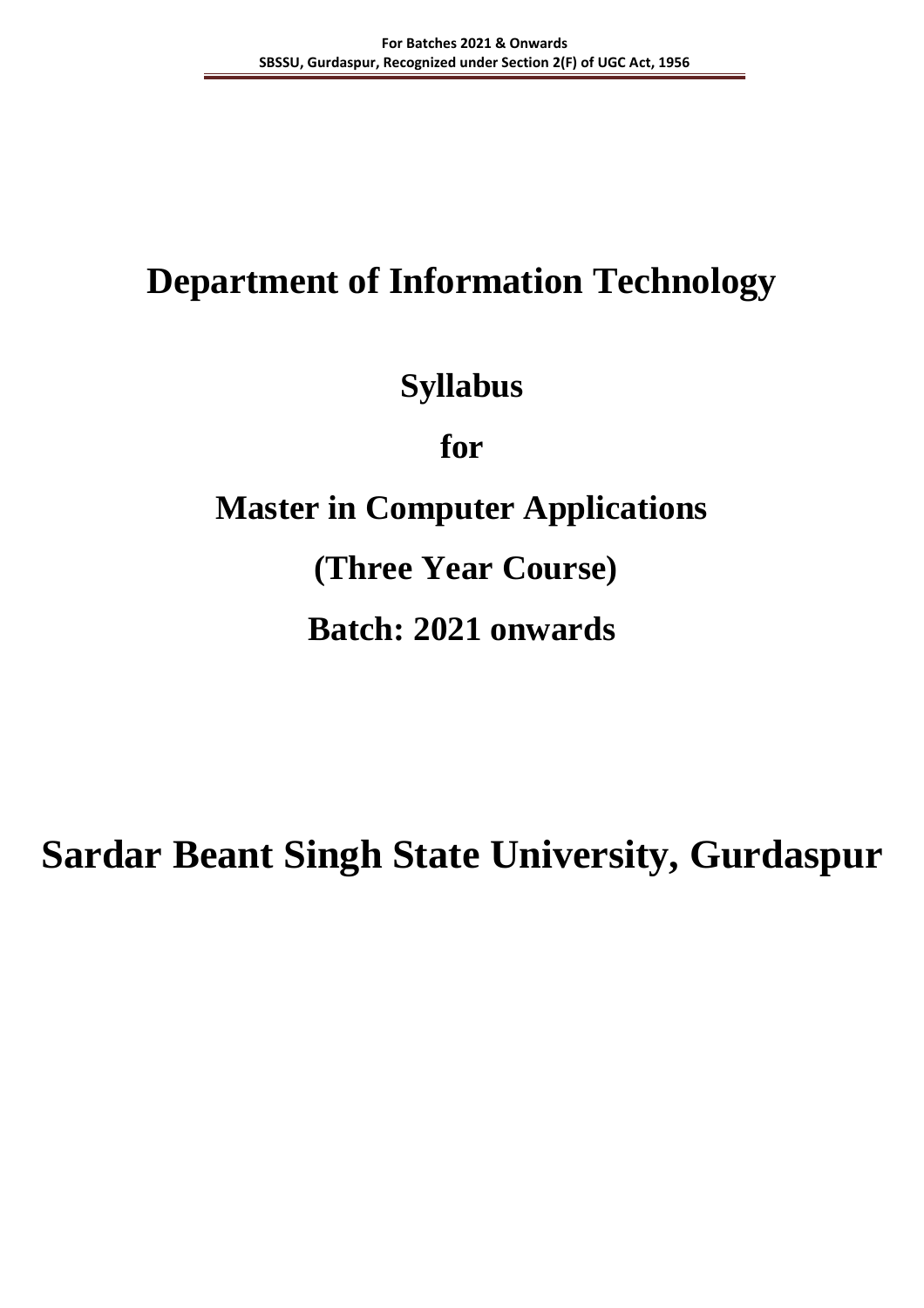#### **Master of Computer Applications (MCA):**

It is a Post Graduate (PG) Programme of 3 years duration (6 semesters)

**Eligibility:** Passed BCA/B.Sc(CS/IT)/B.Voc with Computer as a major subject/Bachelor's Degree in CSE/IT or equivalent degree of minimum three years duration.

#### **Or**

Passed B.Sc./ B.Com./ B.A. with Mathematics at l0+2 Level or at Graduation Level.

(Guresh Pal Singh) (Anil) P a g e | **1**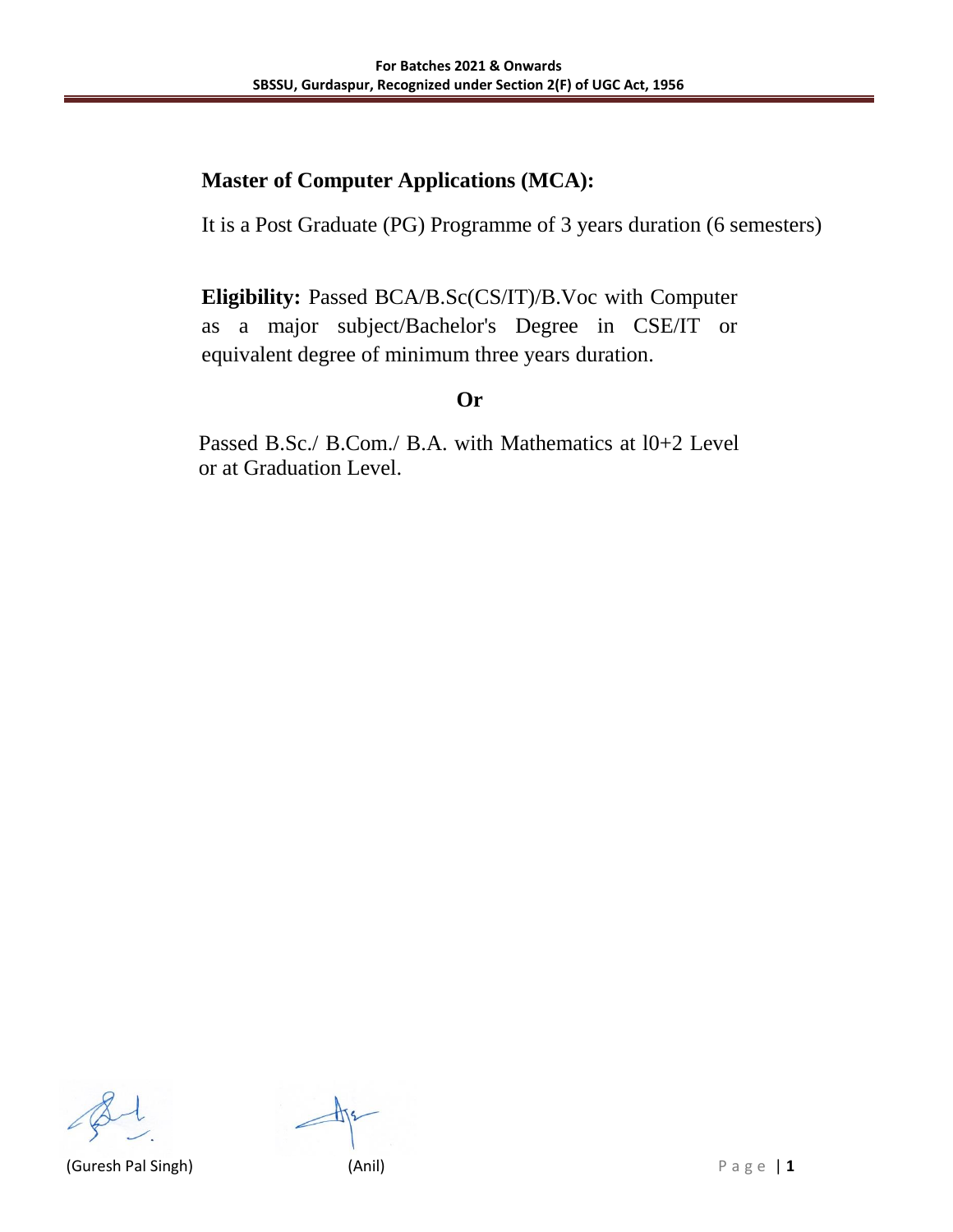## **Syllabus Scheme of Master in Computer Applications (MCA)**

### **Batch: 2021**

| Sr.            | <b>Subject Code</b> | <b>Subject</b>                             | <b>Credits</b>           |                | <b>Marks</b>     |                     | <b>Total</b>    |              |
|----------------|---------------------|--------------------------------------------|--------------------------|----------------|------------------|---------------------|-----------------|--------------|
| No.            |                     |                                            |                          |                |                  | <b>Distribution</b> |                 | <b>Marks</b> |
|                |                     | <b>Semester I</b>                          | L                        | T              | ${\bf P}$        | <b>Internal</b>     | <b>External</b> |              |
| $\mathbf{1}$   | <b>MCCS-21101</b>   | <b>Computer Fundamentals</b>               | $\overline{4}$           | $\theta$       | $\overline{0}$   | 40                  | 60              | 100          |
| $\overline{2}$ | <b>MCCS-21102</b>   | Programming in C                           | 4                        | $\overline{0}$ | $\overline{0}$   | 40                  | 60              | 100          |
| $\overline{3}$ | <b>MCCS-21103</b>   | Principles of Digital Electronics          | $\overline{\mathcal{L}}$ | $\overline{0}$ | $\boldsymbol{0}$ | 40                  | 60              | 100          |
| 4              | <b>MCAM-21101</b>   | <b>Discrete Mathematics</b>                | $\overline{4}$           | $\overline{0}$ | $\boldsymbol{0}$ | 40                  | 60              | 100          |
| 5              | <b>MCCS-21104</b>   | Programming in C Laboratory                | $\overline{0}$           | $\overline{0}$ | $\overline{2}$   | 60                  | 40              | 100          |
| 6              | MCHU-21101          | <b>Technical Communication</b>             | 3                        | $\overline{0}$ | $\boldsymbol{0}$ | 40                  | 60              | 100          |
| 7              | <b>MCSC-21101</b>   | Human Rights & Constitutional Duties       | $\overline{2}$           | $\overline{0}$ | $\overline{0}$   | 40                  | 60              | 100          |
|                |                     |                                            |                          |                |                  |                     |                 |              |
|                |                     | <b>Sub Total</b>                           | 21                       | $\bf{0}$       | $\overline{2}$   |                     |                 |              |
|                |                     | <b>Grand Total</b>                         |                          | 23             |                  |                     |                 | 700          |
|                |                     | <b>Semester II</b>                         |                          |                |                  |                     |                 |              |
| 1              | <b>MCCS-21201</b>   | <b>Advanced Data Structures</b>            | 4                        | $\overline{0}$ | $\overline{0}$   | 40                  | 60              | 100          |
| $\overline{2}$ | <b>MCCS-21202</b>   | <b>Advanced Computer Architecture</b>      | 4                        | $\overline{0}$ | $\overline{0}$   | 40                  | 60              | 100          |
| 3              | <b>MCCS-21203</b>   | <b>Advanced Operating System</b>           | 4                        | $\overline{0}$ | $\overline{0}$   | 40                  | 60              | 100          |
| $\overline{4}$ | <b>MCCS-21204</b>   | Microprocessor & its Applications          | 4                        | $\overline{0}$ | $\overline{0}$   | 40                  | 60              | 100          |
| 5              | <b>MCCS-21205</b>   | Object Oriented Programming using<br>$C++$ | 4                        | $\overline{0}$ | $\overline{0}$   | 40                  | 60              | 100          |
| 6              | <b>MCCS-21206</b>   | <b>Operating System Laboratory</b>         | $\overline{0}$           | $\overline{0}$ | $\overline{2}$   | 60                  | 40              | 100          |
| $\overline{7}$ | <b>MCCS-21207</b>   | Object Oriented Programming using C++      | $\Omega$                 | $\overline{0}$ | $\overline{2}$   | 60                  | 40              | 100          |
|                |                     | Laboratory                                 |                          |                |                  |                     |                 |              |
|                |                     | <b>Sub Total</b>                           | 20                       | $\bf{0}$       | 4                |                     |                 |              |
|                |                     | <b>Grand Total</b>                         |                          | 24             |                  |                     |                 | 700          |

廿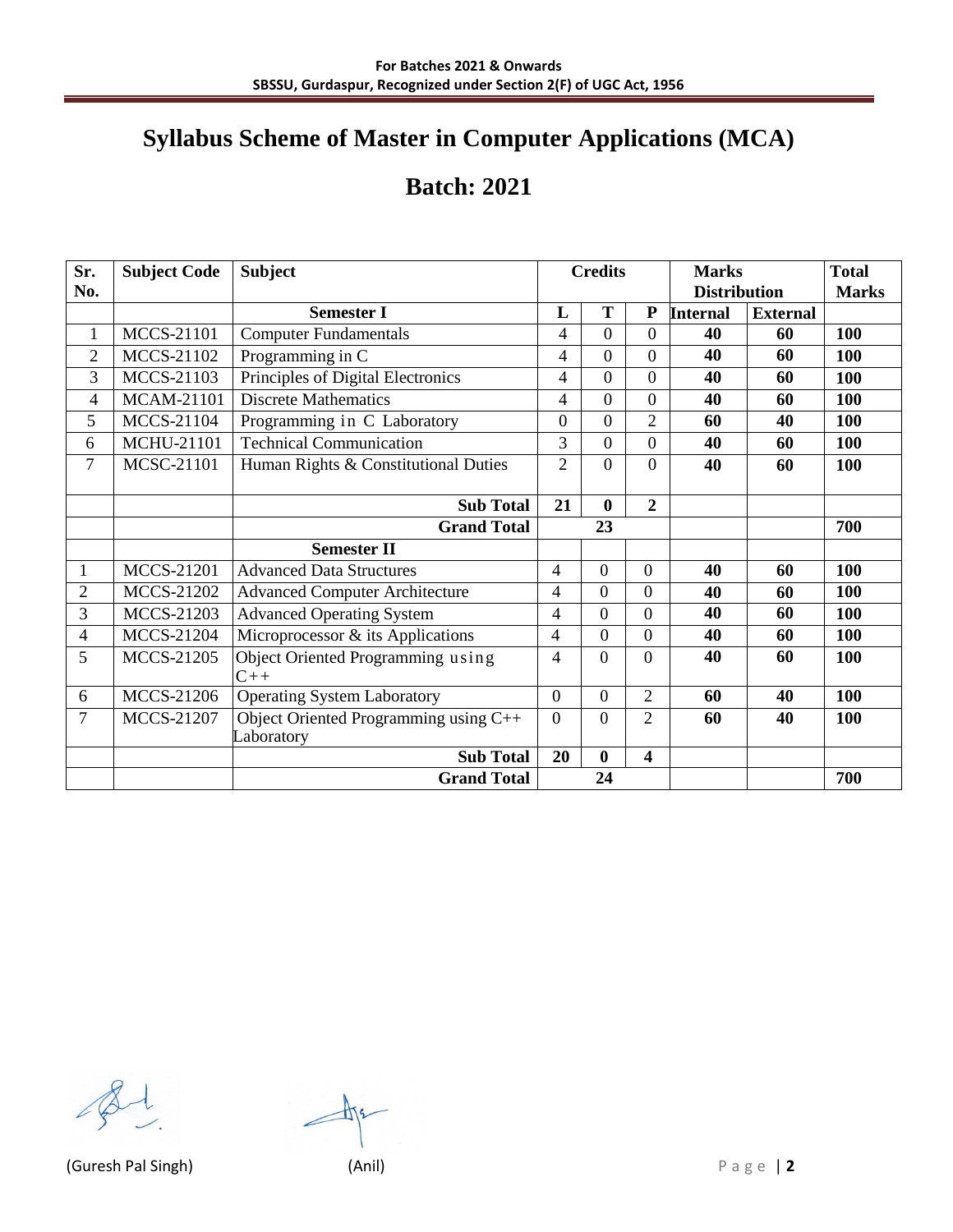| Sr.<br>No.     | <b>Subject Code</b> | <b>Subject</b>                                        | <b>Credits</b> |                | <b>Marks</b><br><b>Distribution</b> |                 | <b>Total</b><br><b>Marks</b> |     |
|----------------|---------------------|-------------------------------------------------------|----------------|----------------|-------------------------------------|-----------------|------------------------------|-----|
|                |                     | <b>Semester III</b>                                   | L              | T              | ${\bf P}$                           | <b>Internal</b> | <b>External</b>              |     |
| $\mathbf{1}$   | <b>MCCS-21301</b>   | <b>Advanced Software Engineering</b>                  | $\overline{4}$ | $\overline{0}$ | $\overline{0}$                      | 40              | 60                           | 100 |
| $\overline{2}$ | <b>MCCS-21302</b>   | <b>Advanced Database Management</b><br><b>Systems</b> | $\overline{4}$ | $\Omega$       | $\Omega$                            | 40              | 60                           | 100 |
| 3              | <b>MCCS-21303</b>   | Data Communication & Networks                         | $\overline{4}$ | $\overline{0}$ | $\overline{0}$                      | 40              | 60                           | 100 |
| $\overline{4}$ | <b>MCCS-21304</b>   | <b>Electronic Commerce</b>                            | $\overline{4}$ | $\overline{0}$ | $\Omega$                            | 40              | 60                           | 100 |
| $\overline{5}$ | MCCS-21XXX          | <b>Elective-I</b>                                     | $\overline{4}$ | $\overline{0}$ | $\overline{0}$                      | 40              | 60                           | 100 |
| 6              | <b>MCCS-21305</b>   | <b>Advanced DBMS Laboratory</b>                       | $\overline{0}$ | $\overline{0}$ | 1                                   | 60              | 40                           | 100 |
| 7              | <b>MCCS-21306</b>   | Data Communication Laboratory                         | $\overline{0}$ | $\overline{0}$ | $\overline{2}$                      | 60              | 40                           | 100 |
|                |                     | <b>List of Electives-I</b>                            |                |                |                                     |                 |                              |     |
|                | <b>MCCS-21711</b>   | Cyber Laws and IPR                                    | $\overline{4}$ | $\overline{0}$ | $\overline{0}$                      | 40              | 60                           | 100 |
|                | <b>MCCS-21712</b>   | Artificial Intelligence                               | $\overline{4}$ | $\overline{0}$ | $\theta$                            | 40              | 60                           | 100 |
|                | MCCS-21713          | <b>Computer Graphics</b>                              | $\overline{4}$ | $\theta$       | $\theta$                            | 40              | 60                           | 100 |
|                |                     | <b>Sub Total</b>                                      | 20             | $\bf{0}$       | $\overline{\mathbf{3}}$             |                 |                              |     |
|                |                     | <b>Grand Total</b>                                    |                | 23             |                                     |                 |                              | 700 |

 $\#$ 

(Guresh Pal Singh) (Anil) P a g e | **3**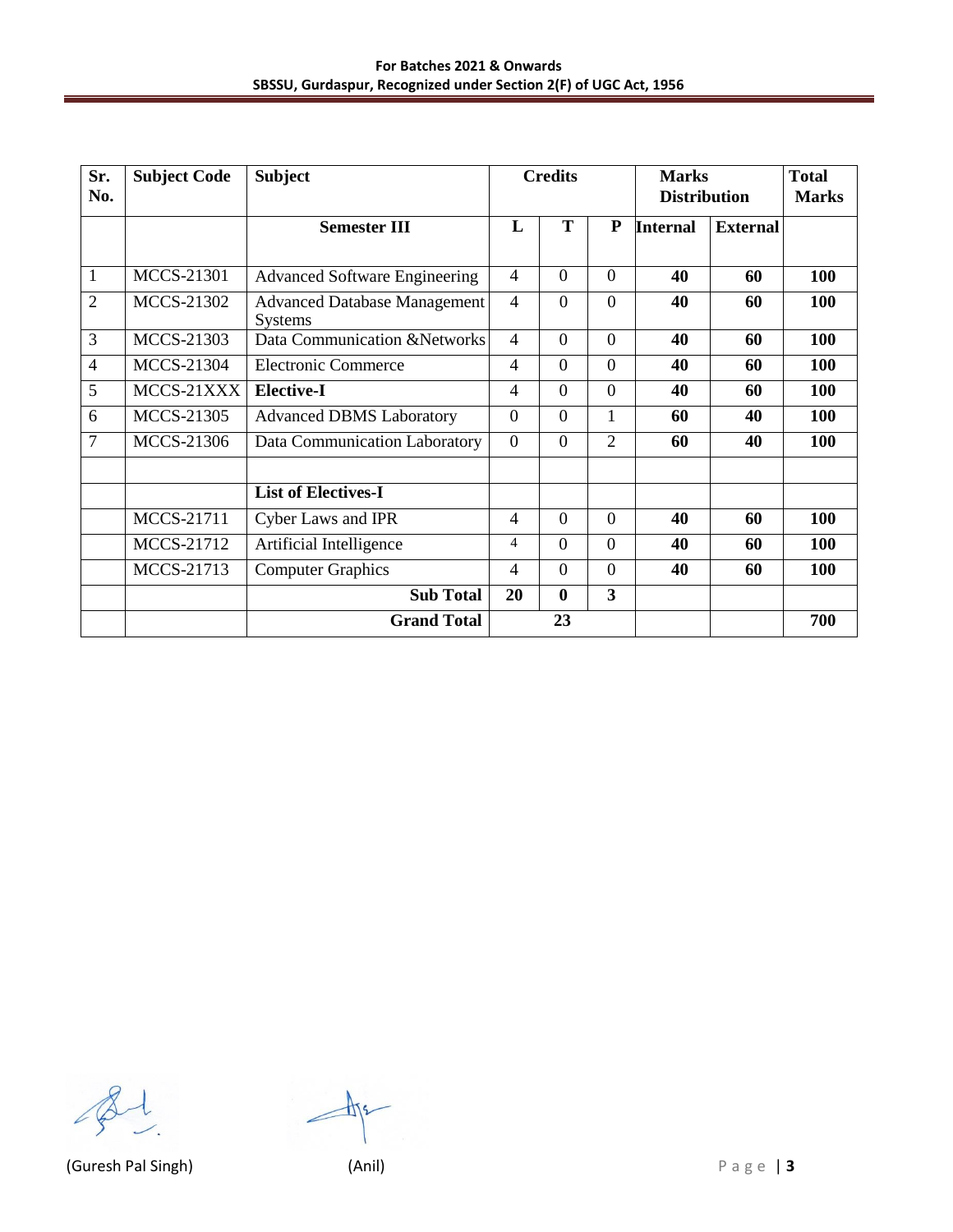**For Batches 2021 & Onwards SBSSU, Gurdaspur, Recognized under Section 2(F) of UGC Act, 1956**

| Sr.<br>No.     | <b>Subject Code</b> | <b>Subject</b>                     | <b>Credits</b>   |                  | <b>Marks</b><br><b>Distribution</b> |    | <b>Total</b><br><b>Marks</b> |            |
|----------------|---------------------|------------------------------------|------------------|------------------|-------------------------------------|----|------------------------------|------------|
|                |                     |                                    | L                | T                | P                                   |    | <b>Internal External</b>     |            |
|                |                     | Semester-IV                        |                  |                  |                                     |    |                              |            |
| $\mathbf{1}$   | <b>MCCS-21401</b>   | Theory of Computation              | $\overline{4}$   | $\boldsymbol{0}$ | $\boldsymbol{0}$                    | 40 | 60                           | 100        |
| $\overline{2}$ | <b>MCCS-21402</b>   | <b>Computer Based Optimization</b> | $\overline{4}$   | $\overline{0}$   | $\overline{0}$                      | 40 | 60                           | 100        |
|                |                     | Techniques                         |                  |                  |                                     |    |                              |            |
| $\mathfrak{Z}$ | MCCS-21403          | Programming in Java                | $\overline{4}$   | $\boldsymbol{0}$ | $\boldsymbol{0}$                    | 40 | 60                           | 100        |
| $\overline{4}$ | <b>MCCS-21404</b>   | Web Technologies                   | $\overline{4}$   | $\overline{0}$   | $\overline{0}$                      | 40 | 60                           | 100        |
| 5              | MCCS-21XXX          | Elective-II                        | $\overline{4}$   | $\boldsymbol{0}$ | $\overline{0}$                      | 40 | 60                           | 100        |
| 6              | MCCS-21405          | Programming in Java Laboratory     | $\overline{0}$   | $\boldsymbol{0}$ | $\overline{2}$                      | 60 | 40                           | 100        |
| $\overline{7}$ | <b>MCCS-21406</b>   | <b>Web Technologies Laboratory</b> | $\overline{0}$   | $\boldsymbol{0}$ | $\overline{2}$                      | 60 | 40                           | <b>100</b> |
|                |                     | <b>List of Electives-II</b>        |                  |                  |                                     |    |                              |            |
|                | <b>MCCS-21721</b>   | Cryptography and Network Security  | $\overline{4}$   | $\boldsymbol{0}$ | $\boldsymbol{0}$                    | 40 | 60                           | 100        |
|                | <b>MCCS-21722</b>   | <b>Machine Learning</b>            | 4                | $\boldsymbol{0}$ | $\overline{0}$                      | 40 | 60                           | 100        |
|                | <b>MCCS-21723</b>   | <b>Digital Image Processing</b>    | $\overline{4}$   | $\boldsymbol{0}$ | $\boldsymbol{0}$                    | 40 | 60                           | 100        |
|                |                     | <b>Sub Total</b>                   | 20               | $\bf{0}$         | $\overline{\mathbf{4}}$             |    |                              |            |
|                |                     | <b>Grand Total</b>                 |                  | 24               |                                     |    |                              | 700        |
|                |                     | Semester-V                         |                  |                  |                                     |    |                              |            |
| $\mathbf{1}$   | <b>MCCS-21501</b>   | Programming using Python           | $\overline{4}$   | $\boldsymbol{0}$ | $\boldsymbol{0}$                    | 40 | 60                           | 100        |
| $\overline{2}$ | <b>MCCS-21502</b>   | Data Mining & Analytics            | $\overline{4}$   | $\boldsymbol{0}$ | $\overline{0}$                      | 40 | 60                           | 100        |
| 3              | MCCS-21503          | Distributed Systems                | $\overline{4}$   | $\overline{0}$   | $\overline{0}$                      | 40 | 60                           | 100        |
| $\overline{4}$ | <b>MCCS-21504</b>   | Design and Analysis of Algorithms  | $\overline{4}$   | $\boldsymbol{0}$ | $\overline{0}$                      | 40 | 60                           | 100        |
| 5              | MCCS-21XXX          | Elective-III                       | $\overline{4}$   | $\overline{0}$   | $\overline{0}$                      | 40 | 60                           | 100        |
| 6              | <b>MCCS-21505</b>   | Programming using Python           | $\overline{0}$   | $\overline{0}$   | $\overline{2}$                      | 40 | 60                           | 100        |
|                |                     | Laboratory                         |                  |                  |                                     |    |                              |            |
| $\overline{7}$ | <b>MCCS-21506</b>   | Seminar                            |                  |                  |                                     |    |                              | 100        |
|                |                     | <b>List of Electives-III</b>       |                  |                  |                                     |    |                              |            |
|                | MCCS-21731          | Deep Learning                      | $\overline{4}$   | $\boldsymbol{0}$ | $\boldsymbol{0}$                    | 40 | 60                           | 100        |
|                | MCCS-21732          | <b>Natural Language Processing</b> | $\overline{4}$   | $\boldsymbol{0}$ | $\boldsymbol{0}$                    | 40 | 60                           | 100        |
|                | <b>MCCS-21733</b>   | Internet of Things                 | $\overline{4}$   | $\overline{0}$   | $\overline{0}$                      | 40 | 60                           | 100        |
|                |                     | Sub Total                          | 20               | $\bf{0}$         | $\overline{2}$                      |    |                              |            |
|                |                     | <b>Grand Total</b>                 |                  | 22               |                                     |    |                              | 700        |
|                |                     | Semester-VI                        |                  |                  |                                     |    |                              |            |
|                | <b>MCCS-21601</b>   | Major Project                      | $\boldsymbol{0}$ | $\boldsymbol{0}$ | 24                                  |    |                              | 500        |
|                |                     | <b>Sub Total</b>                   | $\overline{0}$   | $\overline{0}$   | 24                                  |    |                              |            |
|                |                     | <b>Grand Total</b>                 | 24               |                  |                                     |    |                              | 500        |

 $\pm$ 18

(Guresh Pal Singh) (Anil) P a g e | **4**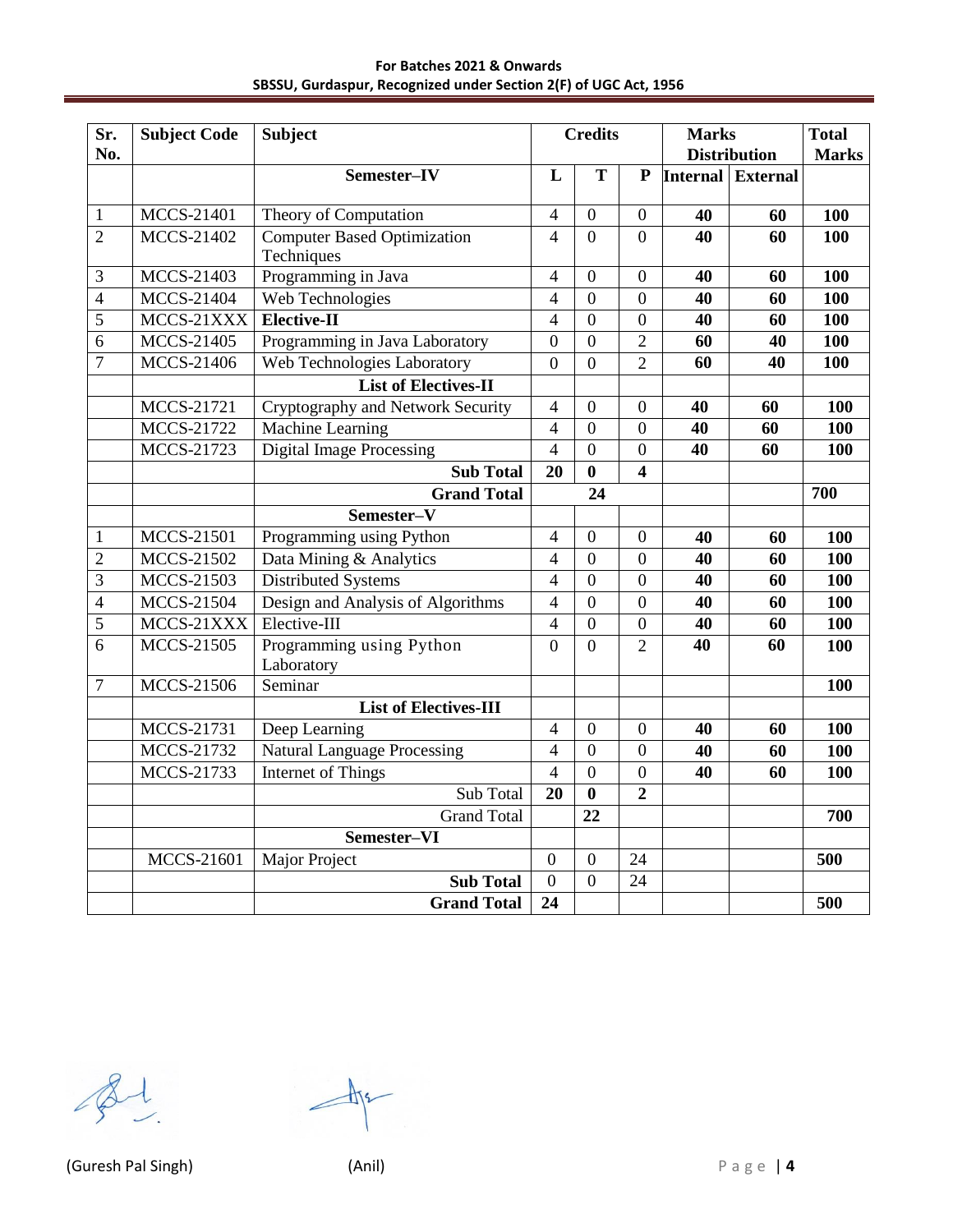# *Ist Semester*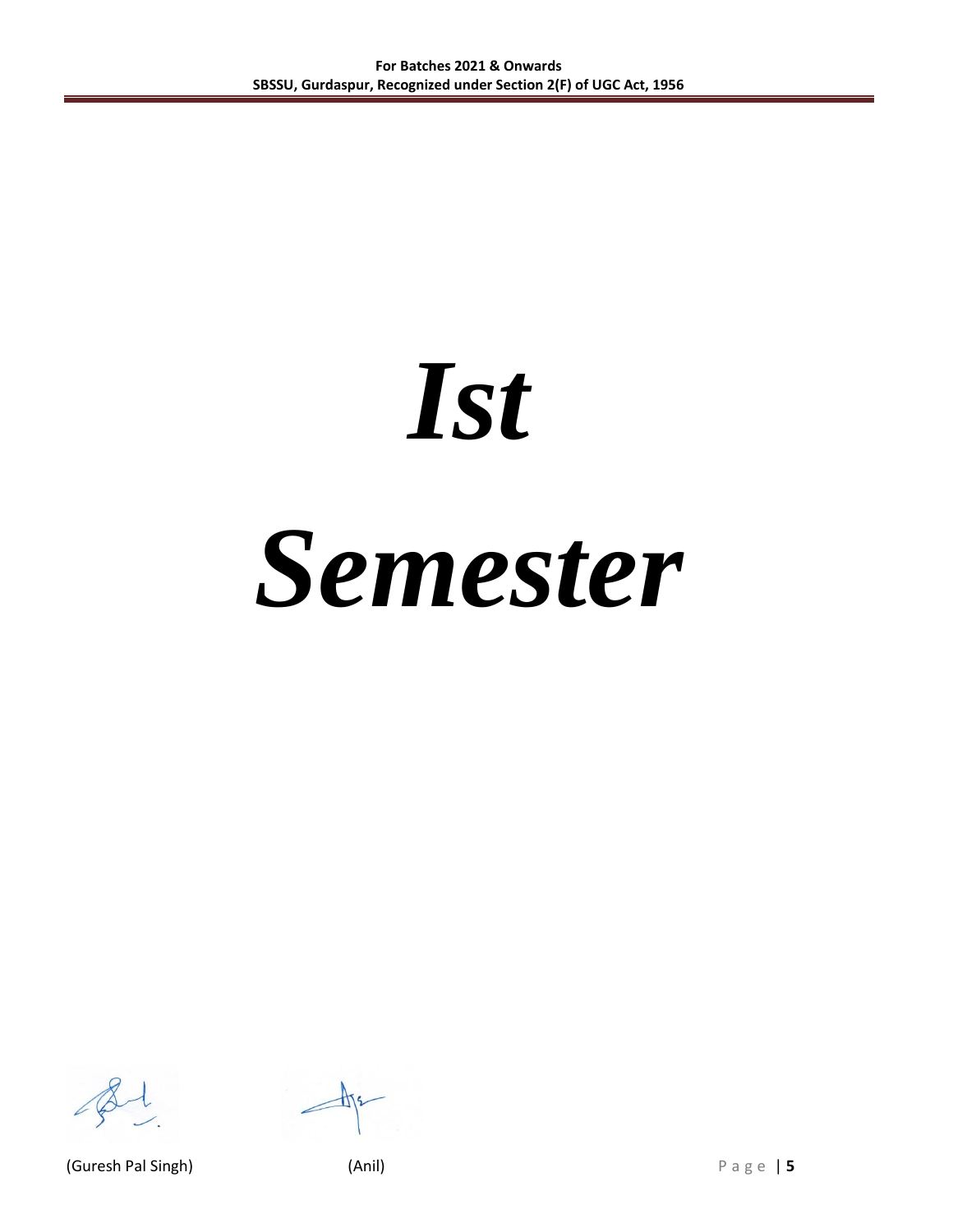#### **MCCS-211 01 Computer Fundamentals**

| <b>Internal Marks: 40</b> | <b>LTP</b> |
|---------------------------|------------|
| <b>External Marks: 60</b> | <b>400</b> |
| Total Marks: 100          |            |

**Course Objective:** The subject aims to provide the student with an understanding of basic concepts of computer science and engineering and introduction to the fundamentals of hardware, software and programming. An understanding to various emerging Technologies such as IoT, Cloud computing and Big Data.

**1. Introduction to Computer:** Definition, Computer Hardware & Computer Software Components: Hardware – Introduction, Input devices, Output devices, Central Processing Unit, Memory- Primary and Secondary. Software - Introduction, Types – System and Application. (4)

**2. Programming Paradigms and Development Tools**: – Problem Analysis, Program Constructs Sequential, Decision, Loop), Algorithms, Flowcharts, Pseudocode. Decision table, Modular Programming, Top– down and Bottom–up Approaches, functional, Procedural object–oriented, and logic programming, Programming Languages – Syntax & Semantics. (8)

**3. Operating system:** Definition, Functions, Types, Classification, Elements of command based and GUI based operating system. Computer Network: Overview, Types (LAN, WAN and MAN), Data communication, topologies. (8)

**4. Internet:** Overview, Architecture, Functioning, Basic services like WWW, FTP, Telnet, Gopher etc., Search engines, E-mail, Web Browsers. (4)

**5. Internet of Things (IoT):** Definition, Sensors, their types and features, Smart Cities, Industrial Internet of Things. (4)

**6. Emerging Technologies:** Applications and use cases Cloud Computing: Nature and benefits, AWS, Google, Microsoft & IBM Services, Virtual Reality, Grid computing, Green computing, Big data analytics, Quantum Computing and Brain Computer Interface. (8)

(Guresh Pal Singh) (Anil) P a g e | **6**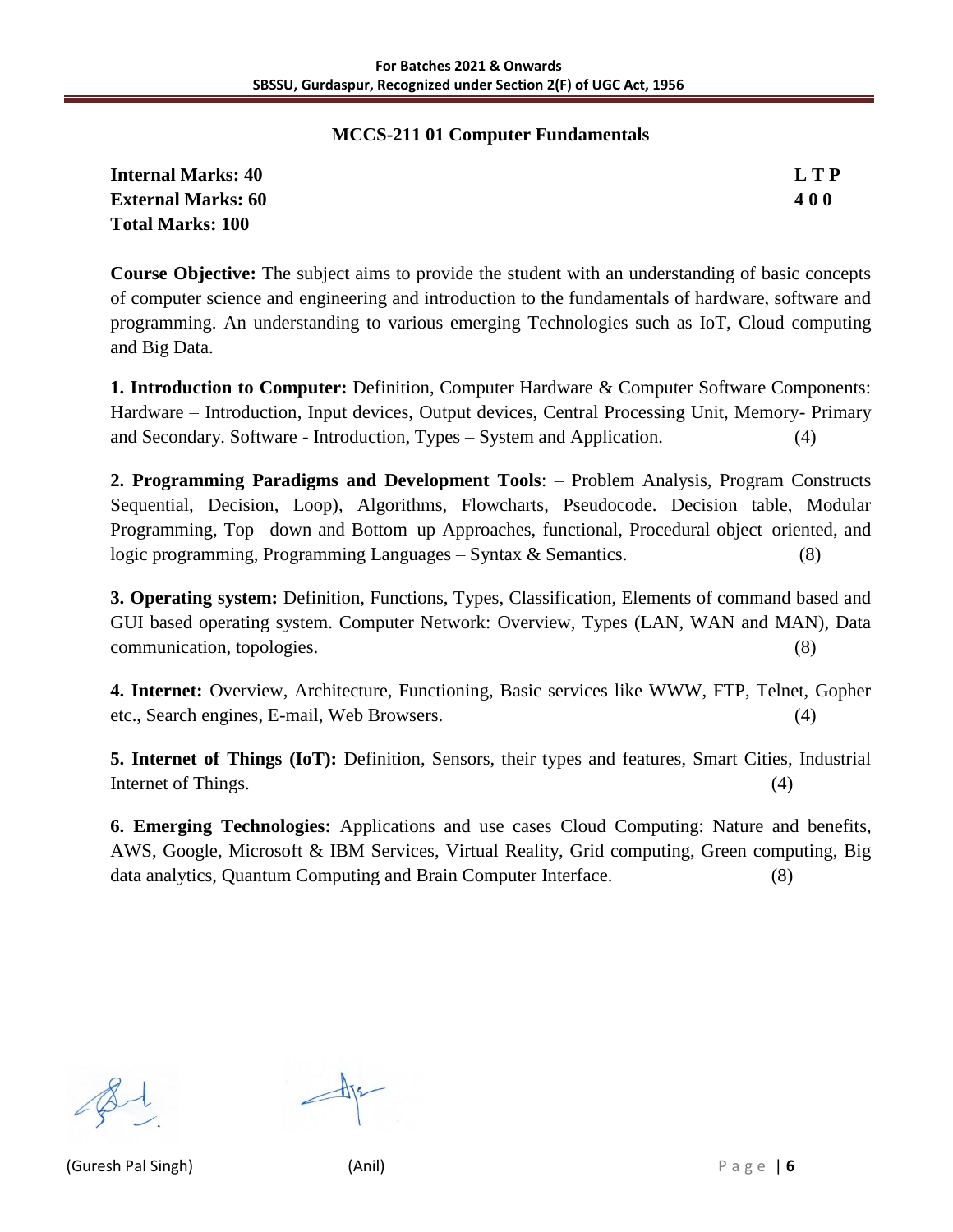#### **Course Outcomes:**

After completing this course student will be able to:

- **1.** Demonstrate the knowledge of the basic structure, components, features and generations of computers.
- **2.** Describe the concept of computer languages, language translators and construct algorithms
- **3.** Compare and contrast features, functioning & types of operating system and computer networks.
- **4.** Demonstrate architecture, functioning & services of the Internet. Illustrate the emerging trends and technologies in the field of Information Technology.

#### **Suggested Books:**

- 1. Computers Today: Suresh K. Basandra, Galgotia, Updated Edition,2012.
- 2. Gurvinder Singh & Rachhpal Singh: A Test Book on Windows Based Computer

Courses, Kalyani Publishers, 10<sup>th</sup> Edition 2008.

- 3. Norton, Peter: Introduction to Computers, McGraw Hill
- 4. Martin, James: Telecommunications and the Computer, PHI
- 5. Distributed and Cloud Computing, 1<sup>st</sup> edition, Morgan Kaufmann, 2011 by Hwang

& Dongarra & Fox

#### **MCCS-21102 Programming in C**

| <b>Internal Marks: 40</b> | LTP |
|---------------------------|-----|
| <b>External Marks: 60</b> | 400 |
| <b>Total Marks: 100</b>   |     |

#### **Course Objective:**

- **1.** To learn the fundamental programming concepts and methodologies which are essential to building good C programs.
- **2.** To practice the fundamental programming methodologies in the C programming language via laboratory experiences.
- **3.** To code, document, test, and implement a well-structured, robust computer program using the C programming language.
- **4.** To write reusable modules (collections of functions).

**1. Introduction to Program Development**: Problem Analysis, Designing a solution**.** 

**Overview of C:** Brief history of C, introduction to different versions of C. General Structure of a C program, stages in the development of a C program**.** 

(Guresh Pal Singh) (Anil) P a g e | **7**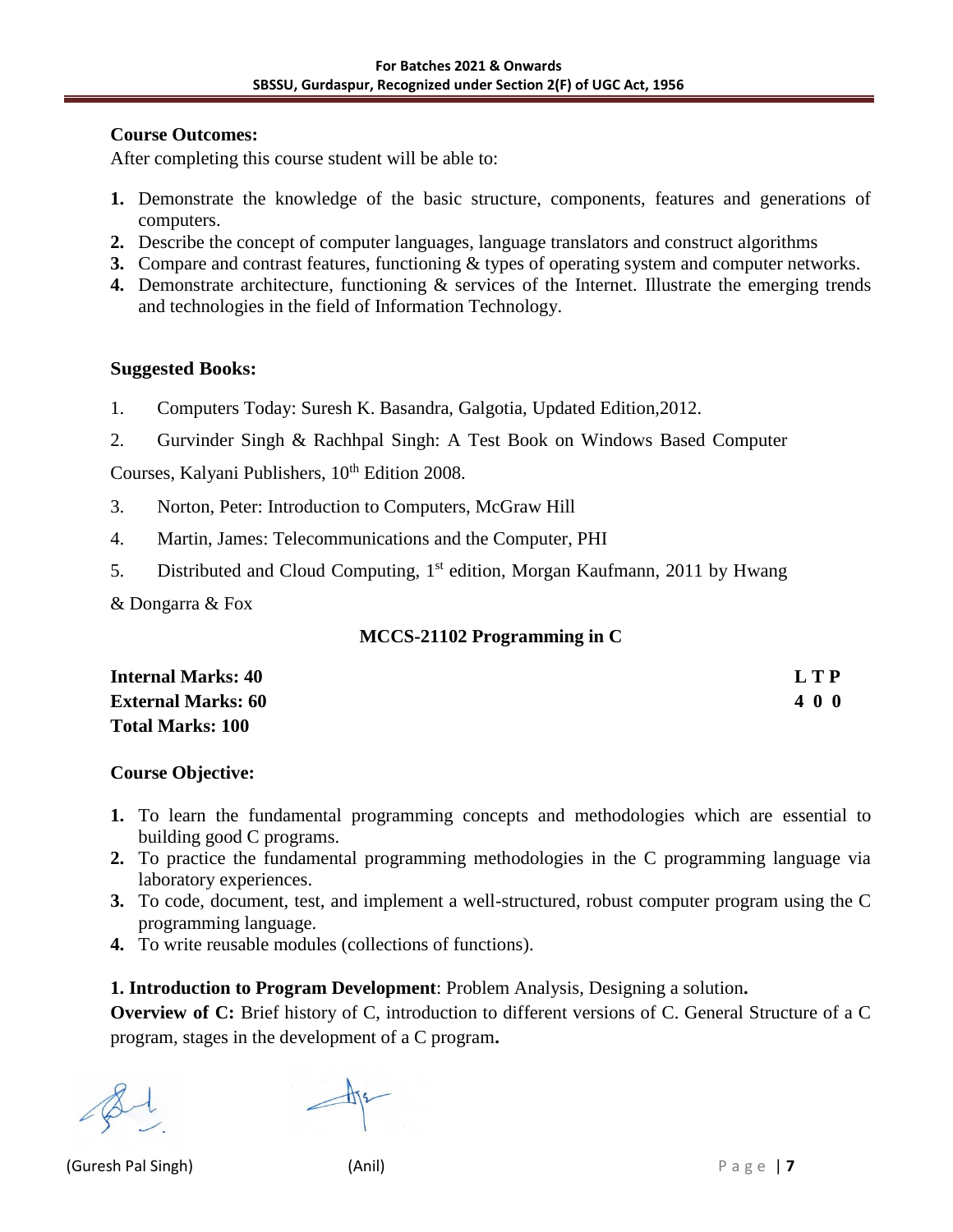**Data Types, Operators & Expressions:** Constants and variables, data types, declaring variables, storage classes, different types of expressions and their evaluation, conditional expression, assignment statement, enumerated data type, redefining/creating data types, type casting.

**Console Input/Output:** Standard input/output devices, unformatted input/output functions (character I/O functions and string I/O functions), formatted input/output functions (scanf( ) function and printf  $($ ) function). (6)

**2. Control Statements:** Decision making using if, if – else, elseif and switch statements, Looping using for, while and do – while statements, transferring program control using break and continue statements

**Arrays & Strings:** Introduction to arrays, declaring arrays, initializing arrays, processing of arrays, introduction to strings. Structures & Unions: Introduction to structures, declaring structures, initializing structures, accessing elements of structures, array of structures, nested structures, passing structures as arguments to a function, introduction to unions**.** (10)

**3. Functions:** Defining a function, local variables, return statement, invoking a function, specifying and passing arguments (including arrays, strings) to a function, function prototyping and use of header files, building own library, recursion.

Pointers: Why pointers? Declaring pointers, accessing values via pointers, pointer arithmetic, pointers to arrays, Array of pointers, pointers to strings, pointers to structures, self–referential structures.

**Program Structure:** Program structure revisited, managing multi-file programs using traditional approach of separate compilations and project facility of Turbo C compiler, storage classes revisited. File I/O: Introduction to files, different ways of file processing (standard I/O & system I/O), description of various library functions for file handling, updating files. (10)

**4. Introduction to Object Oriented Paradigm** – Object Oriented programming and C++, Structured Programming methodology, its shortcomings, advantages of OOPS (Object Oriented Programming Style). OOP concepts: Abstraction, Encapsulation, Data Hiding, Inheritance, Polymorphism. Overview of  $C_{++}$  – Data types, Input/output statements, Flow of control – looping statements, branching statements, Pointers & references, namespaces. (10)

**5. Class design:** constructors, destructors, operator overloading, reuse through inheritance, virtual functions, exception handling. I/O with stream classes, memory management

**The Standard Template Library (STL):** containers, algorithms, iterators, adaptors, function objects (4)

(Guresh Pal Singh) (Anil) P a g e | **8**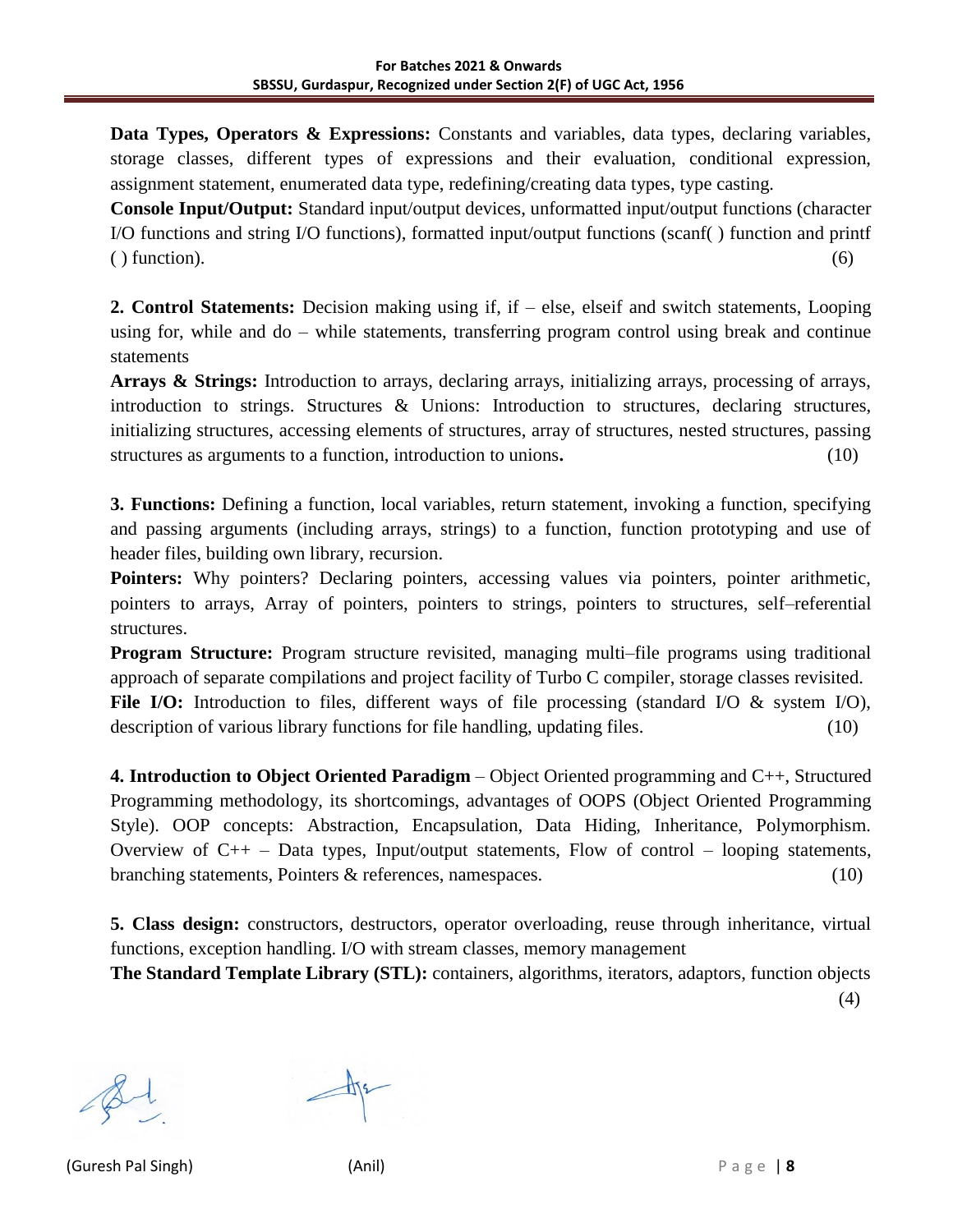#### **Course Outcomes:**

After completing this course student will be able to:

- **1.** Describe the advantages of a high level language like C, the programming process, and the compilation process**.**
- **2.** To describe and use software tools in the programming process**.**
- **3.** To apply good programming principles to the design and implementation of C programs**.**
- **4.** To design, implement, debug and test programs using the fundamental elements of C
- **5.** To demonstrate an understanding of primitive data types, values, operators and expressions in C

#### **Suggested Books:**

- **1.** E.Balagurusamy "Programming in C". Tata McGraw Hill
- **2.** Y. Kanetkar "Let Us C". BPB publication
- **3.** Ashok N. Kamthane "Programming with ANSI and TURBO C". Pearson Education
- **4.** Lafore R, Object Oriented Programming, Third Edition, Galgotia Publications
- **5.** Byron S. Gottfried, Programming in C, Second Edition, McGraw Hills.
- **6.** R.S. Salaria,Problem Solving and Programming in C, Second Edition

#### **MCCS-21103 Principal of Digital Electronics**

| <b>Internal Marks: 40</b> | LTP |
|---------------------------|-----|
| <b>External Marks: 60</b> | 400 |
| <b>Total Marks: 100</b>   |     |

#### **Course Objective:**

- **1.** To present the Digital fundamentals, Boolean algebra and its applications in digital systems
- **2.** To familiarize with the design of various combinational digital circuits using logic gates
- **3.** To introduce the analysis and design procedures for synchronous and asynchronous sequential circuits
- **4.** To explain the various semiconductor memories and related technology

#### **1. Introduction**

Junction diodes, Bipolar Transistor and biasing techniques, FET, number systems-binary, signed binary, octal hexadecimal number, binary arithmetic, one's and two's complements arithmetic, codes, error detecting and correcting codes, logic gates, Demorgans theorem, universal gates. (8)

#### **2. Digital Circuit I**

Standard representation for logic functions, K-map representation and simplification of logic functions using K-map, minimization of logical functions. Don't care conditions, Multiplexer, De-Multiplexer, Encoders, Decoders, Adders, Subtractors, BCD arithmetic, carry look ahead adder, array multiplier. (12)

(Guresh Pal Singh) (Anil) P a g e | **9**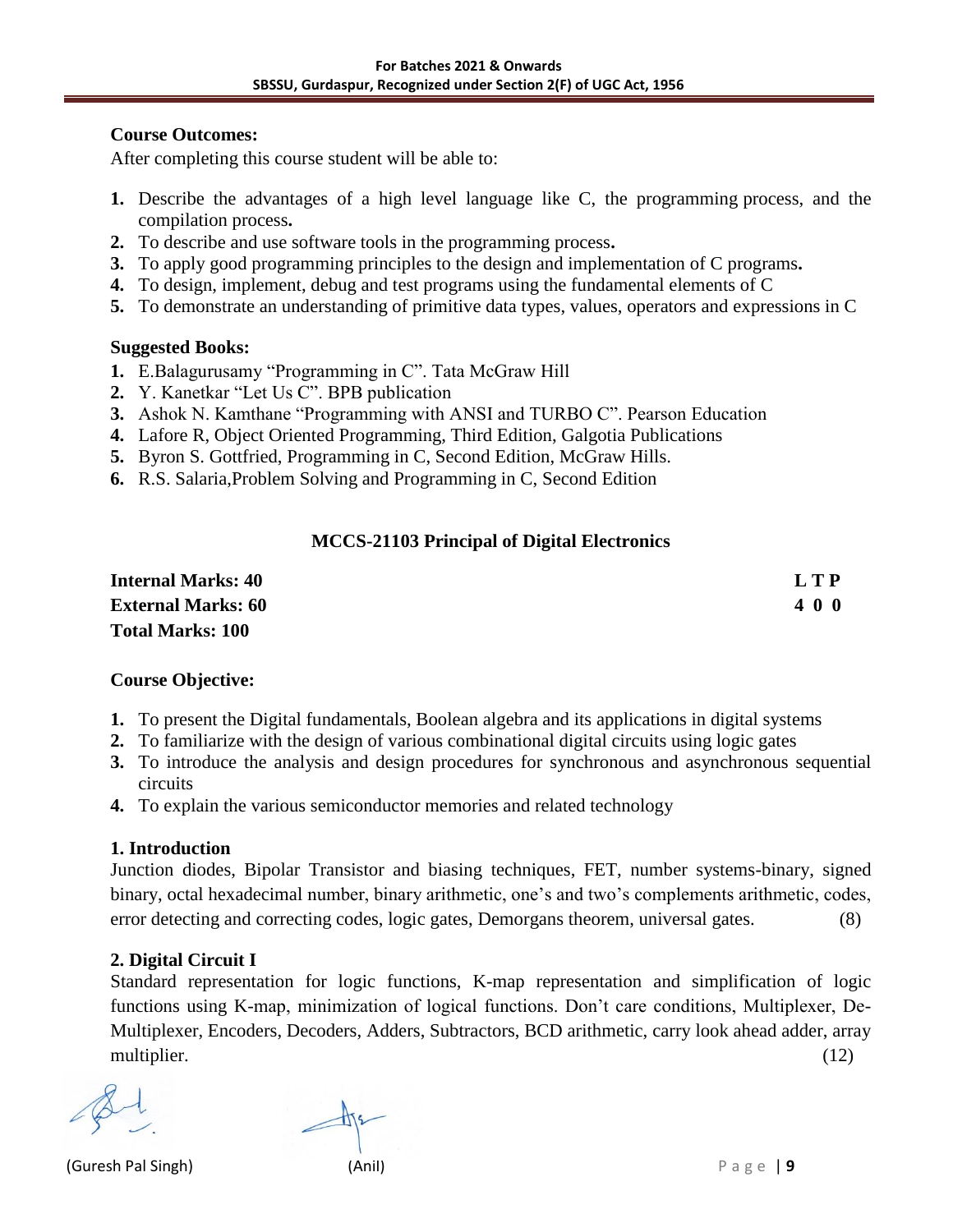#### **3. Digital Circuit II**

SR flip flop, J- K-T and D types flip flops, applications of flip flops, shift registers, synchronous counters, Asynchronous counters, A/D and D/A converter (10)

#### **4. Digital Memories**

classification and characteristics of memories, sequential memory, read only memory (ROM), read and write memory(RAM), content addressable memory (CAM), charge de coupled device memory (CCD), commonly used memory chips, ROM as a PLD, Programmable logic array, Programmable array logic, complex Programmable logic devices (CPLDS), Field Programmable Gate Array  $(FPGA).$  (8)

#### **Course Outcome:**

After completing this course student will be able to:

- **1.** Describe the number systems, conversions and their applications.
- **2.** Apply minimization techniques such as K maps, Tabular method etc for the design of digital circuits.
- **3.** Design combinational and sequential circuits.
- **4.** Differentiate various type of memories and there use in different applications.

#### **Suggested Books:**

- 1. R. P. Jain, "Modern Digital Electronics", McGraw Hill Education, 2009.
- 2. M. M. Mano, "Digital logic and Computer design", Pearson Education India, 2016.

#### **Reference Books**

1. A. Kumar, "Fundamentals of Digital Circuits", Prentice Hall India, 2016.

(Guresh Pal Singh) (Anil) P a g e | **10**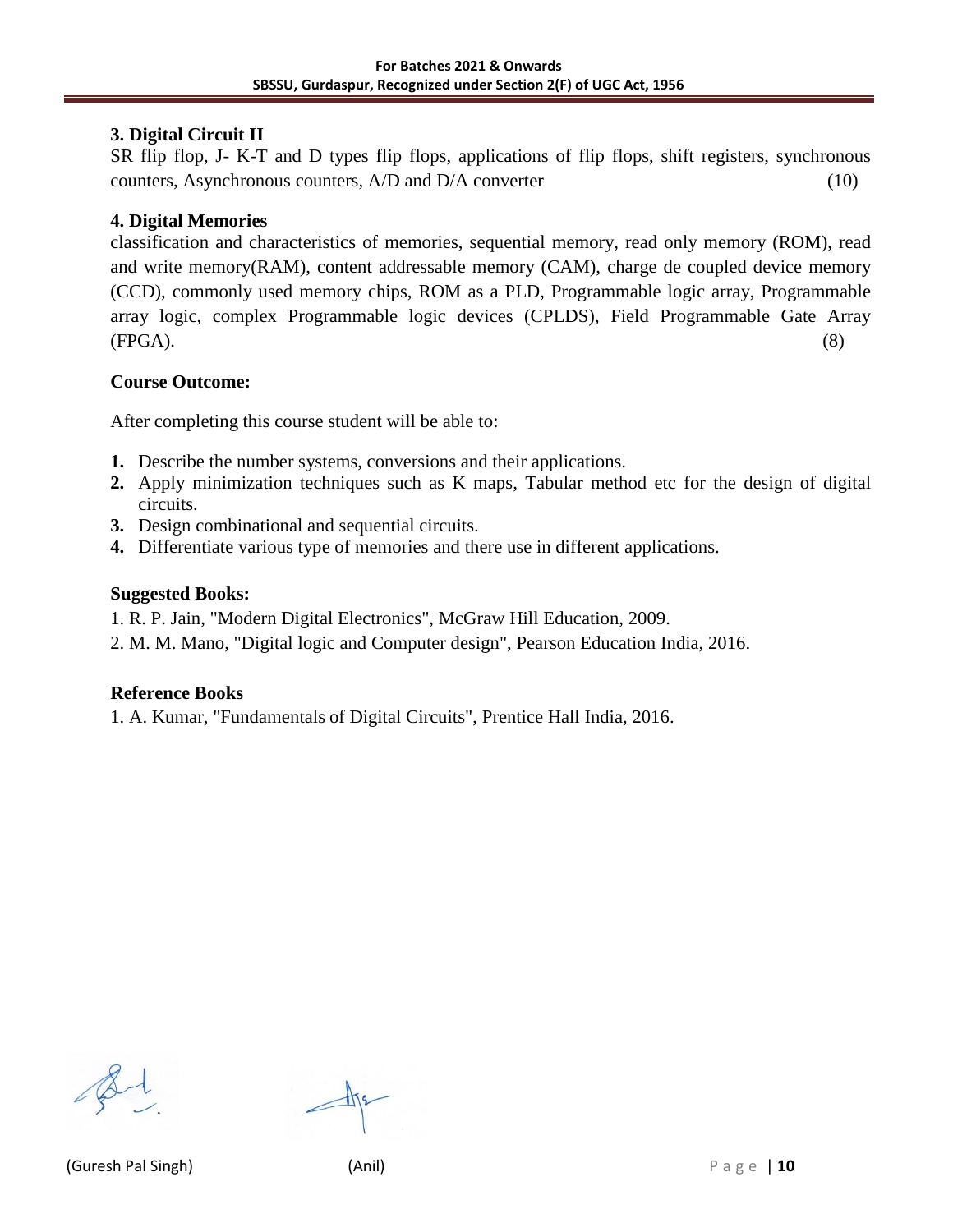#### **MCAM-21101 Discrete Mathematics**

| <b>Internal Marks: 40</b> | LTP |
|---------------------------|-----|
| <b>External Marks: 60</b> | 400 |
| <b>Total Marks: 100</b>   |     |

**Course Objectives:** To provide knowledge of combinatorial problems, algebraic structures and graph theory required for building mathematical foundation of computer science.

**1. Logic and Propositional Calculus:** Proposition and Compound Propositions, basic Logical Operations, Propositions and Truth Tables, Tautologies and Contradictions, Logical Equivalence, Duality law, Algebra of propositions, Conditional and Biconditional Statements, Arguments, Logical Implication, Propositional Functions, Predicates and Quantifiers, Negation of Quantified Statements, Inference theory of the predicates calculus.

Algebraic Systems: Operations, Semigroups, Groups, Subgroups, Normal Subgroups and Homomorphisms, Rings, Fields, Polynomials over a field. (8)

**2. Graph Theory:** Graphs and Multigraphs, Subgraphs, Isomorphic and Homeomorphic Graphs, Walks, Paths and Cycles, Eulerian Graph, Hamiltonian Graph, Connectivity, Bridges of Konigsberg, Traversable Multigraphs, Labeled and Weighted Graphs, Complete, regular and Bipartite Graphs, Tree graphs, Planar Graphs, Regions, Euler's Formula, Graph Colorings, Chromatic Number, Welch–Powell Algorithm, Representing Graphs in Computer Memory. (10)

**3. Recurrence Relations and Generating Functions:** Polynomial expressions, recursion theorem, closed form expression, generating function, solution of recurrence relation using generating function. (8)

**4. Properties of the Integers:** Order and Inequalities, Absolute Value, Mathematical Induction, Division Algorithm, Greatest Common Divisor, Euclidean Algorithm, Fundamental Theorem of Arithmetic, Congruence Relation, Congruence Equations. (8)

**5. Boolean Algebra:** Boolean algebra and its duality, Duality, Boolean Algebra as Lattices, Boolean identities, sub–algebra, Representation Theorem, Sum–of–Products Form for Sets, Sum– of Products Form for Boolean Algebra, Minimal Boolean Expressions, Prime Implicants, Logic Gates and Circuits, Boolean Functions, Karnaugh Maps. (8)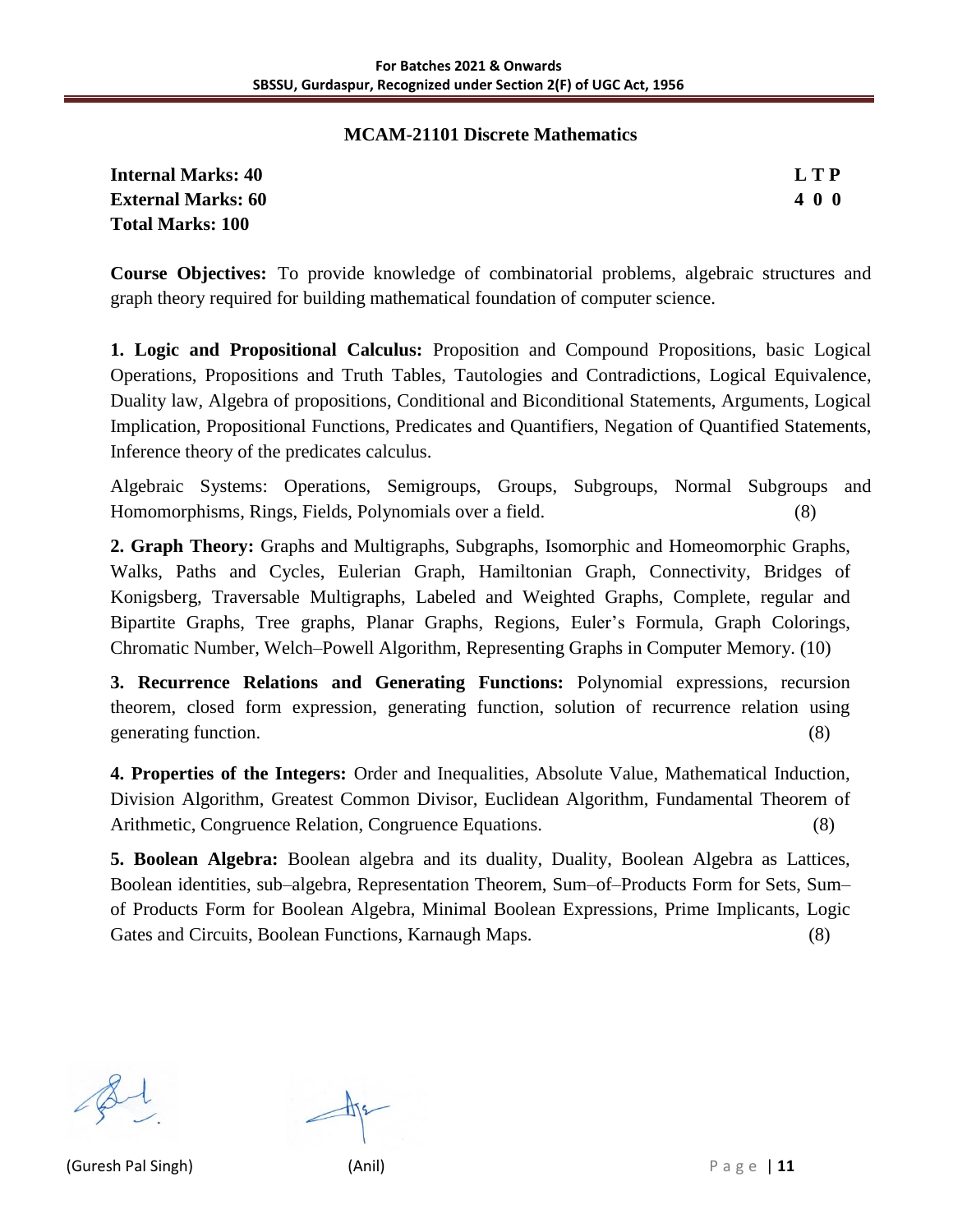#### **Course Outcomes**

After completing this course student will be able to:

- 1. Write an argument using logical notation and determine if the argument is or is not valid.
- 2. Understand the basic principles of sets and operations in sets..

3. Demonstrate an understanding of relations and functions and be able to determine their properties.

- 4. Demonstrate different traversal methods for trees and graphs.
- 5. Model problems in Computer Science using graphs and trees.

#### **Text Books:**

- **1.** Trambley,J.P.andManohar,R:DiscreteMathematicalStructureswithApplicationstoComputerScie nce,TataMcGraw–HillEducation(2001).
- **2.** LiuC.L.:ElementsofDiscreteMathematics,McgrawHill(2008).
- **3.** AlanDoerrandKennethLevasseur:AppliedDiscreteStructuresVersion2.0,UniversityofMassachu settsLowell(2013).
- **4.** Narsingh Deo: Graph Theory with Applications to Engineering and Computer Science, Prentice –Hall of India(2007).
- **5.** Lipschutz, S.and Lipson,M.: Discrete Mathematics, Schaum's outlines series
- **6.** (Revised Third Edition),McGraw Hill Education(2010).14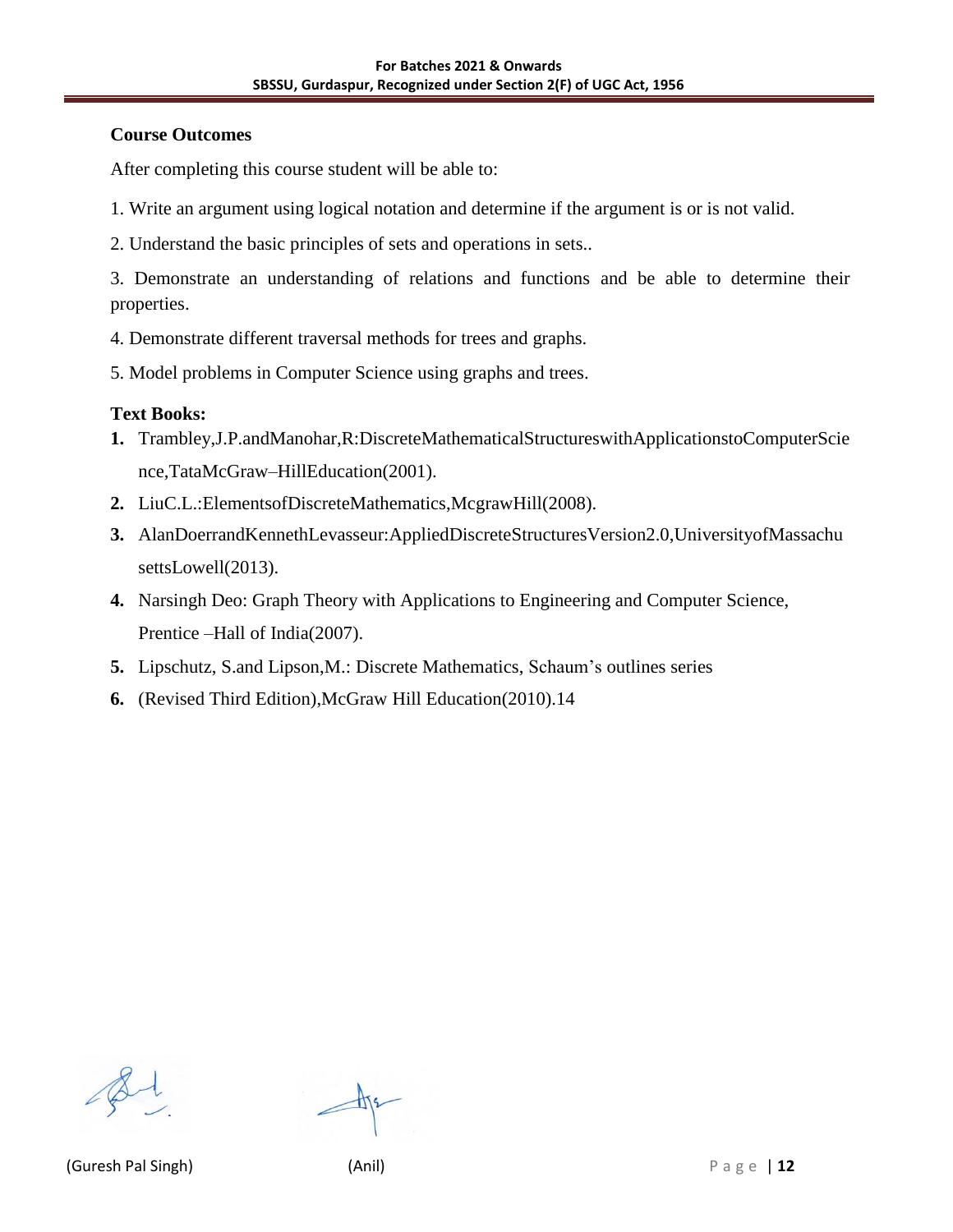#### **MCCS-21104 Programming in C**

| <b>Internal Marks: 60</b> | <b>LTP</b> |
|---------------------------|------------|
| <b>External Marks: 40</b> | 004        |
| <b>Total Marks: 100</b>   |            |

- 1. Write C program to input and output the text message.
- 2. Write C Program to perform all arithmetic operations.
- 3. Write C Program to utilize the math function.
- 4. Write C Program to perform the mathematical expressions.
- 5. Write C Program for Local and Global Variables.
- 6. Write C Program for internal static and external static variables.
- 7. Write C Program to find the roots of a Quadratic equation.
- 8. Write C Programs for all the Operators. (Arithmetical, Logical, Relational, Bitwise).
- 9. Write C Programs for Increment and Decrement Operators.
- 10. Write C Programs to implement the Ternary Operator.
- 11. Write C Programs for special Operators.
- 12. Write C Programs for all the Control Structures. (Sequential Control Structures,

Conditional Control Structures, Iterative Control Structures).

- 13. Write C Programs to display the different types of patterns using nested for loop.
- 14. Write C Program for Statements. (switch, break, goto, continue etc.,).
- 15. Write C Program to print biggest number from n numbers.
- 16. Write a C Program to find the given integer number is even or odd number.
- 17. Write a C Program to calculate the factorial of a given number.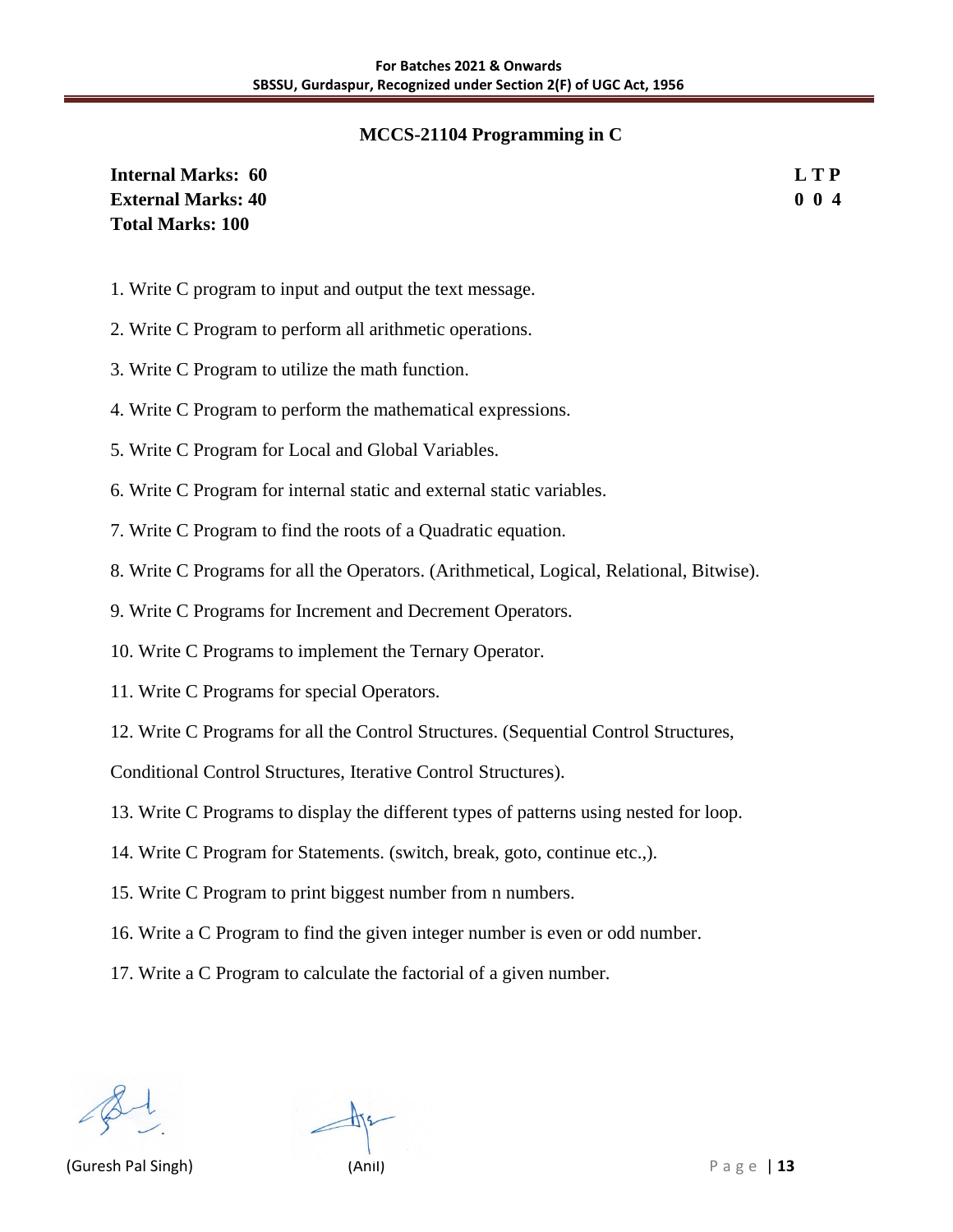18. Write a C Program to swap the two numbers using temp variable and without using temp variable.

19. Reading and Printing a single dimensional array of elements.

- 20. Ascending and descending of an array.
- 21. Sum of all odd numbers and sum of all even numbers in a single dimensional array.
- 22. Mathematical operations on single dimensional arrays.
- 23. Reading and Printing a multi dimensional array of elements.
- 24. Mathematical operations on multi dimensional array of elements.
- 25. Passing an array element to a function.
- 26. Reading and Printing a string.
- 27. C Programs on String functions.
- 28. Write a C program to calculate string length by writing the user-define function.
- 29. Function declaration and initialization.

30. C Program to differentiate the parameters and arguments in functions.

31. Programs for different types of inbuilt functions.32. Call by value and Call by reference programs in functions.

33. Write a program to swap the given 2 number using passing by reference.

34. Write C Programs to perform all valid arithmetic operations using pointers.

35. C programs on Structures and accessing of members of the structures.

36. Write a C program to print a book information (Book name, Book no, author name) by writing a structure.

37. Write a C program by passing structure elements to a function and display employee information (emp no, emp name, emp salary, and emp address).

38. C Programs on Reading a file from the secondary storage device.

(Guresh Pal Singh) (Anil) P a g e | **14**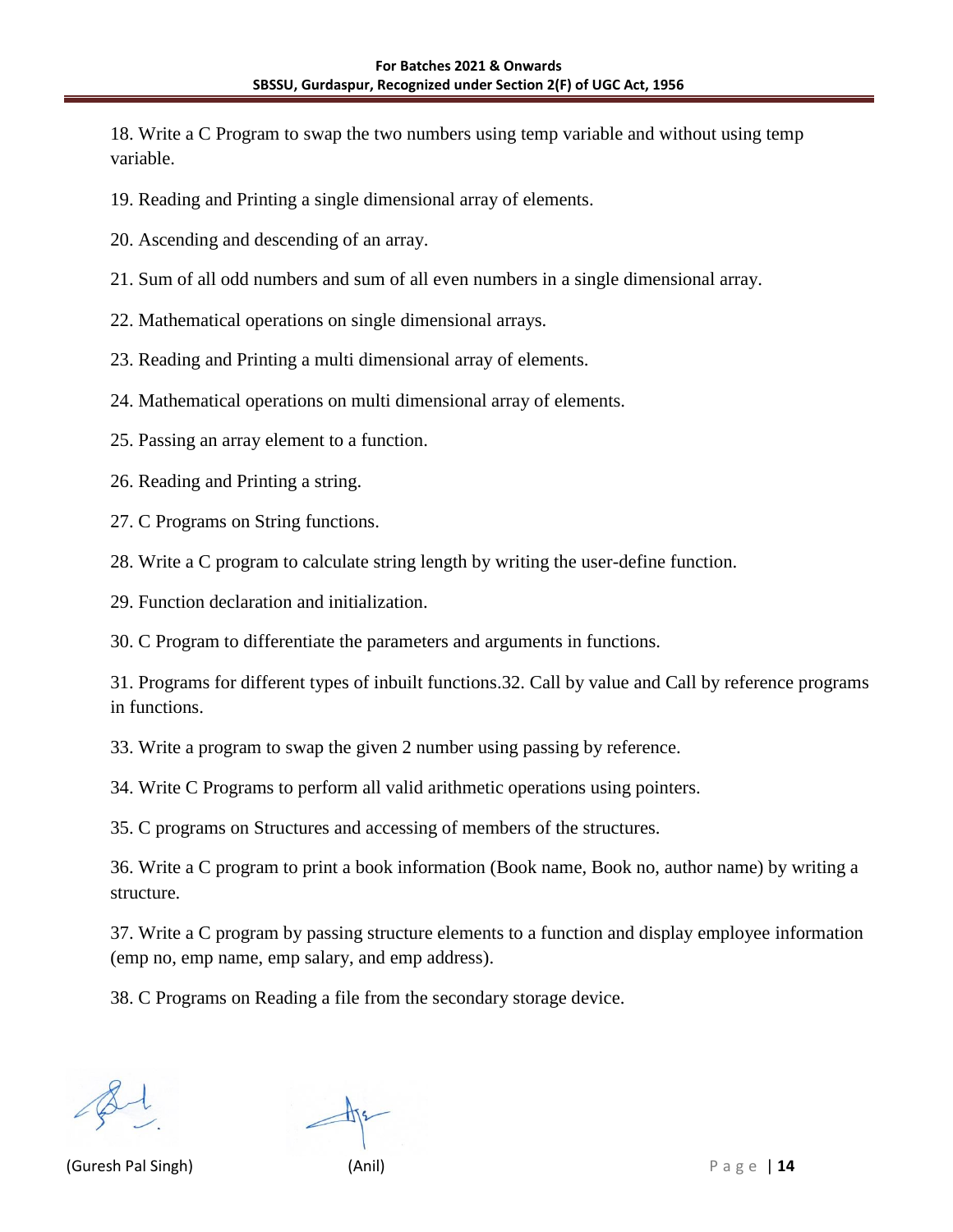39. C Program on writing and appending a file on the secondary storage device.

40. C Program on Opening and closing a file.

#### **Text Books:**

- 1. C programming and Data Structures, P. Padmanabham, Third Edition, BS Publications.
- 2. Let Us C by Yashwanth Kanethar.
- 3. "Programming in ANSI C" by E. Balaguruswamy.
- 4. Programming in C, 2nd Edition, Oxford by Pradip Dey, Mannas Ghosh.

#### **MCHU-101 Technical Communication**

| <b>Internal Marks: 40</b> | L T P |
|---------------------------|-------|
| <b>External Marks: 60</b> | 3 0 0 |
| <b>Total Marks: 100</b>   |       |

#### **Course Objective**

The goal of this course is to prepare engineering students with the individual and collaborative technical writing, presentation, and research skills necessary to be effective technical communicators in academic and professional environments.

#### **1. Information Design and Development**

Different kinds of technical documents, Information development life cycle, Organization structures, factors affecting information and document design, Strategies for organization, Information design and writing for print and for online media. (7)

#### **2. Technical Writing, Grammar and Editing**

Technical writing process, forms of discourse, Writing drafts and revising, Collaborative writing, creating indexes, technical writing style and language. Basics of grammar, study of advanced grammar, editing strategies to achieve appropriate technical style. Introduction to advanced technical communication, Usability, Hunan factors, Managing technical communication projects, time estimation, Single sourcing, Localization. (7)

#### **3. Self Development and Assessment**

Self assessment, Awareness, Perception and Attitudes, Values and belief, Personal goal setting, career planning, Self-esteem. Managing Time; Personal memory, Rapid reading, Taking notes; Complex problem solving; Creativity.

(7)

(Guresh Pal Singh) (Anil) P a g e | **15**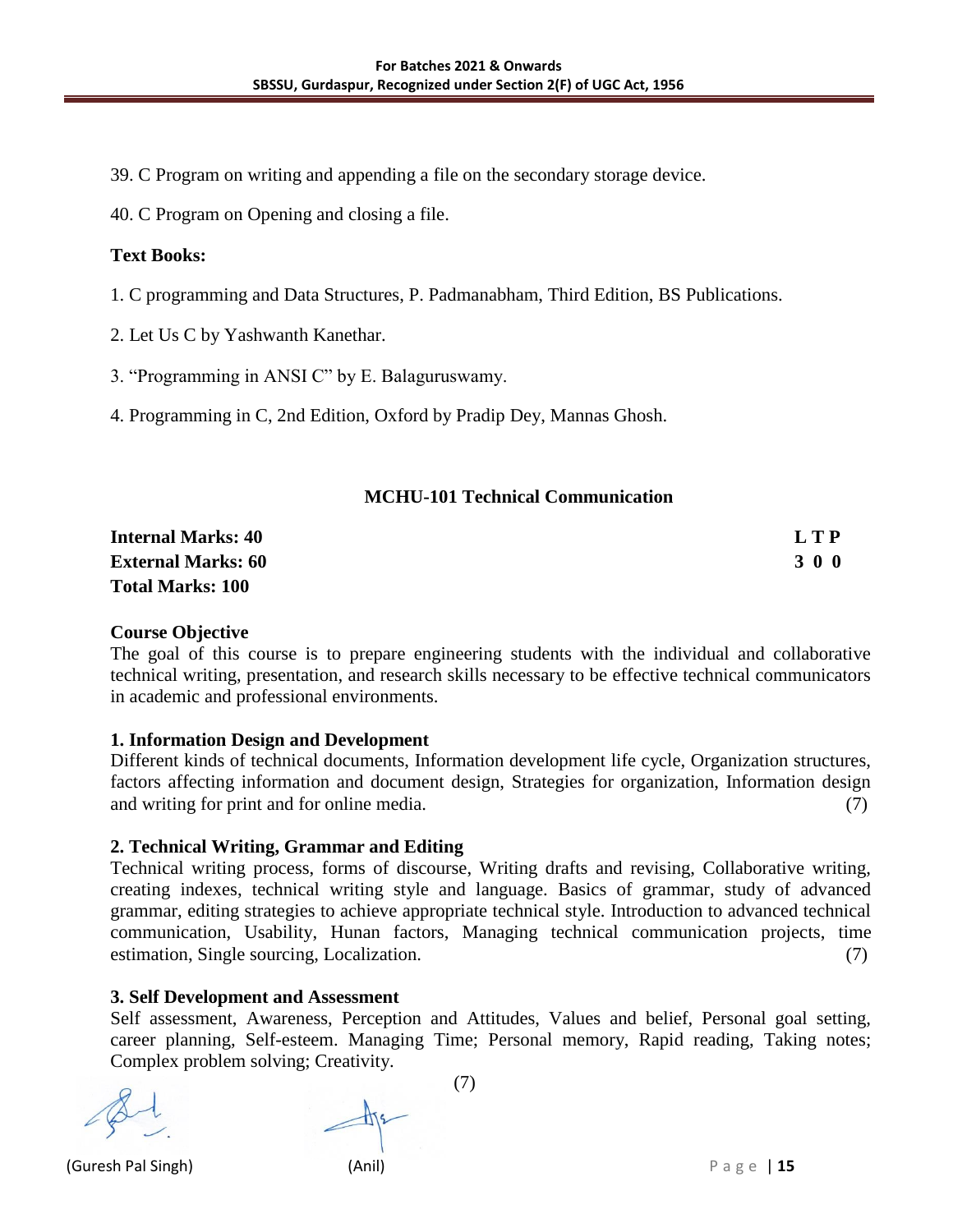#### **4. Communication and Technical Writing**

Public speaking, Group discussion, Oral; presentation, Interviews, Graphic presentation, Presentation aids, Personality Development. Writing reports, project proposals, brochures, newsletters, technical articles, manuals, official notes, business letters, memos, progress reports, minutes of meetings, event report. (7)

#### **5. Ethics**

Business ethics, Etiquettes in social and office settings, Email etiquettes, Telephone Etiquettes, Engineering ethics, Managing time, Role and responsibility of engineer, Work culture in jobs, Personal memory, Rapid reading, Taking notes, Complex problem solving, Creativity. (7)

#### **Course Outcomes**

At the conclusion of this course, students will demonstrate proficiency by:

1. Understanding the characteristics of technical writing and the importance of purpose, audience,

and genre for written communication in technical fields.

2. Articulating complex engineering ideas appropriate for targeted audiences.

3. Planning, drafting, revising, editing, and critiquing technical and professional documents through individual and collaborative writing.

4. Writing effective technical and business documents that are grammatically and stylistically correct.

5. Preparing and delivering professional technical presentations through applying principles of effective oral communication and slide design.

6. Applying principles for the visual display of quantitative information.

#### **Books Recommended**-

1. David F. Beer and David McMurrey, Guide to writing as an Engineer, John Willey. New York, 2004

2. Shiv Khera, You Can Win, Macmillan Books, New York, 2003.

3. Raman Sharma, Technical Communications, Oxford Publication, London, 2004.

4. Sharma, R. and Mohan, K. Business Correspondence and Report Writing, TMH New Delhi 2002.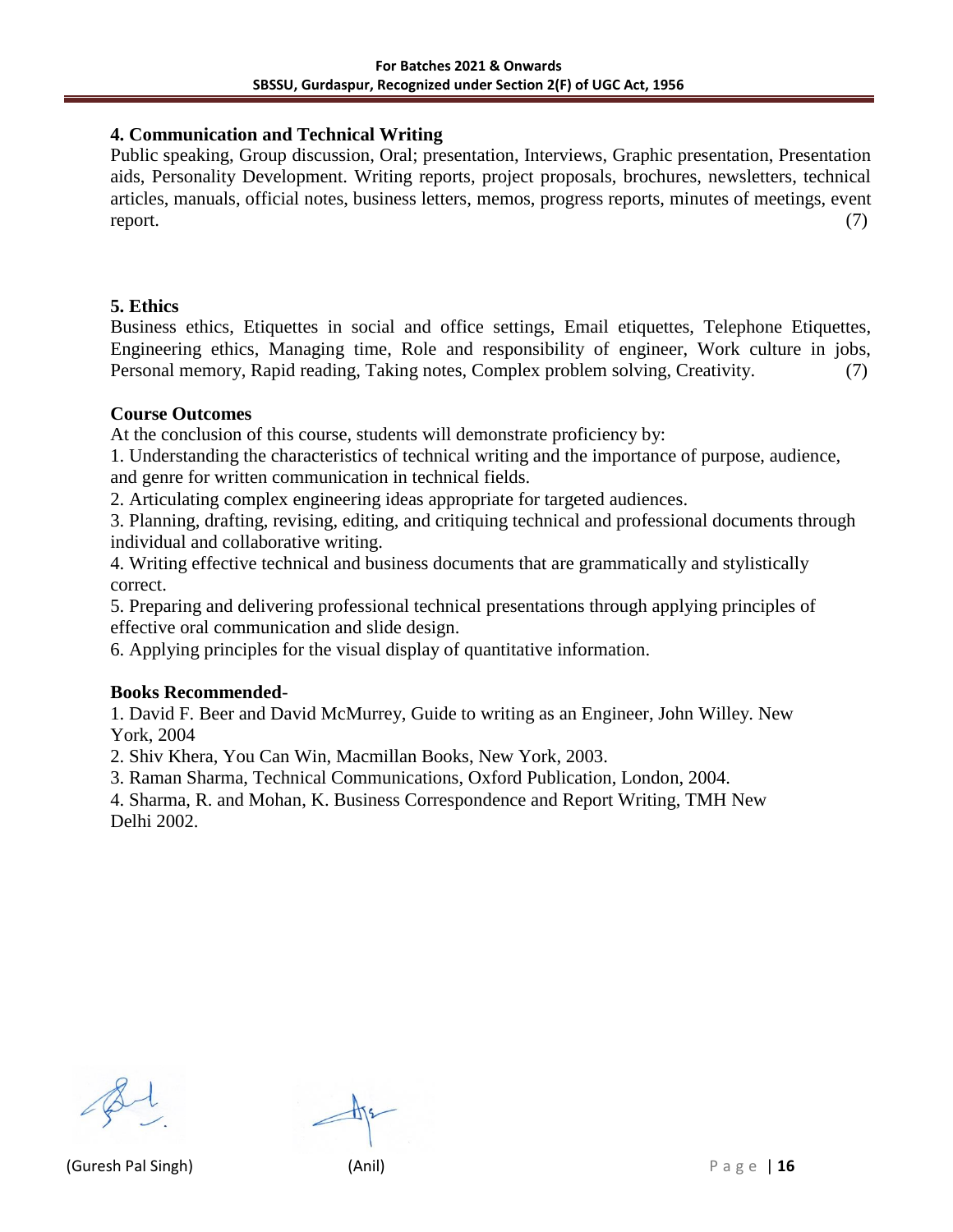#### **MCSC-21101 Human Rights & Constitutional Duties**

| <b>Internal Marks: 40</b> | L T P      |
|---------------------------|------------|
| <b>External Marks: 60</b> | <b>200</b> |
| <b>Total Marks: 100</b>   |            |

#### **Course Objective**:

In-depth insight into the constitutional, statutory and institutional aspects of human rights protection in India. Covers constitutional provisions dealing with human rights and special legislations dealing with protection of vulnerable and marginalized groups.

#### **1. Introduction to Human Rights**

Foundational Aspects: Meaning, Nature, Classification

Evolution of the Concept: Magna Carta to Universal Declaration of Human Rights; Generations of Human Rights (6)

#### **2. Introduction to Human Duties**

Conceptual Perspective: Meaning, Nature & Characteristics of Human Duties; Classification of Human Duties; Relevance of Human Duties

Human Duties in India: Fundamental Duties in Indian Constitution Part IV A

(a) to abide by the Constitution and respect its ideals and institutions, the National Flag and the National Anthem;

(b) to cherish and follow the noble ideals which inspired our national struggle for freedom;

(c) to uphold and protect the sovereignty, unity and integrity of India;

(d) to defend the country and render national service when called upon to do so;

(e) to promote harmony and the spirit of common brotherhood amongst all the people of India transcending religious, linguistic and regional or sectional diversities; to renounce practices derogatory to the dignity of women;

(f) to value and preserve the rich heritage of our composite culture;

(g) to protect and improve the natural environment including forests, lakes, rivers and wildlife, and to have compassion for living creatures;

(Guresh Pal Singh) (Anil) P a g e | **17**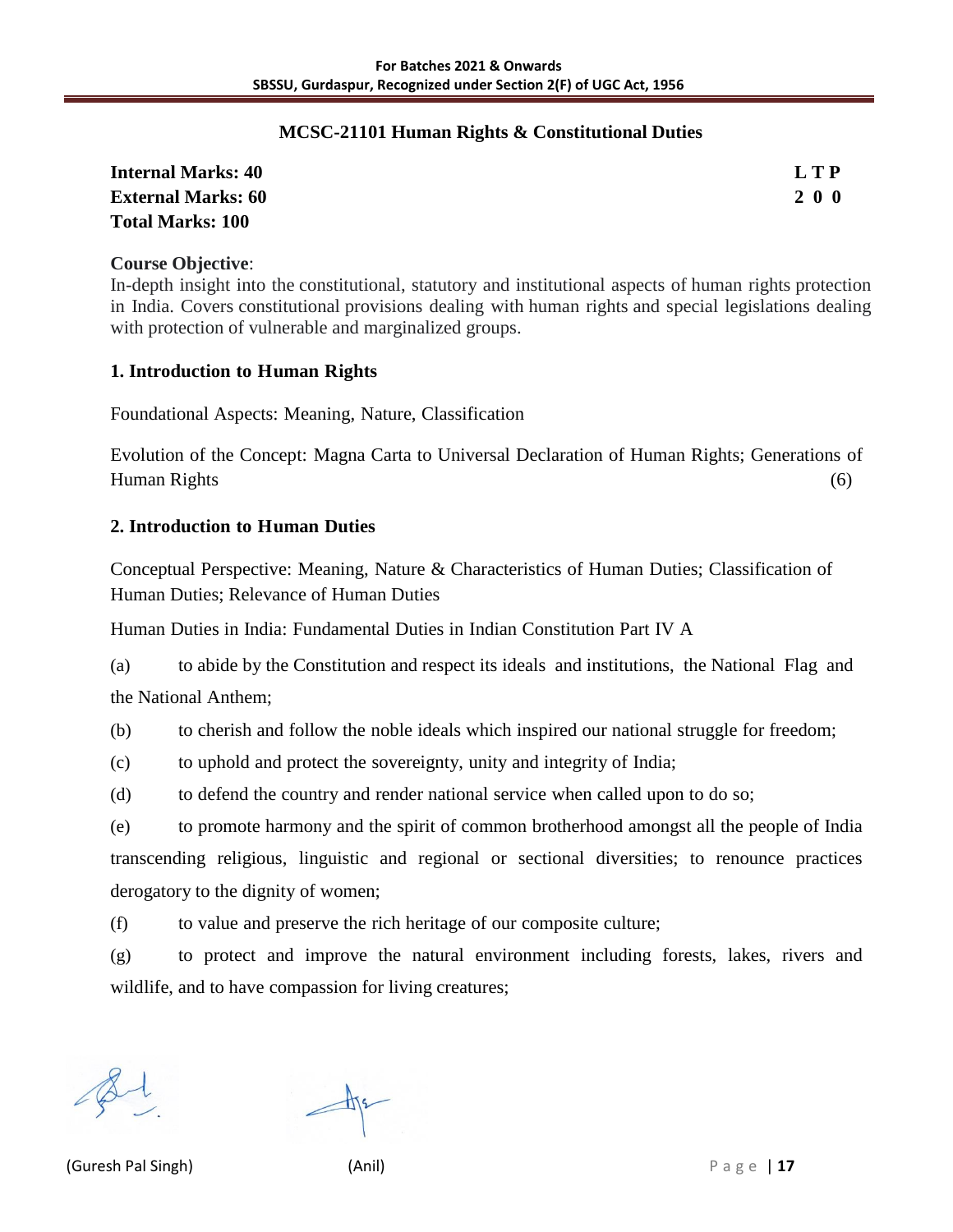(h) to develop the scientific temper, humanism and the spirit of inquiry and reform;

(i) to safeguard public property and to abjure violence;

(j) to strive towards excellence in all spheres of individual and collective activity so that the nation constantly rises to higher levels of endeavour and achievement;

(k) who is a parent or guardian to provide opportunities for education to his child or, as thecase may be, ward between the age of six and fourteen years.) (10)

#### **3. Concept of Human Rights in India**

Constitutional-Legal Framework: Fundamental Rights; Directive Principles of State Policy Governmental Institutions for the Protection of Human Rights: Working of National HumanRights Commission; National Commission for Women. (8)

#### **4. Actual Status of Human Rights in India**

Status of Economic Social & Cultural Rights in India: Violence against Women; Violation of Child Rights: An Appraisal.

State of Civil & Political Rights in India: A study of Jammu & Kashmir and the North-East. (8)

#### **Course Outcomes:**

After completing this course student will be able to:

**1**. Demonstrate a good understanding of the provisions under the Constitution of India dealing with human rights.

2. Display a good understanding of the nature and scope of special legislations dealing with protection of human rights of marginalized and vulnerable sections.

3. Demonstrate a good understanding of the practical application of human rights law to specific human rights problems in India.

4. Analyze complex human rights problems and apply relevant provisions of human rights law in India

(Guresh Pal Singh) (Anil) P a g e | **18**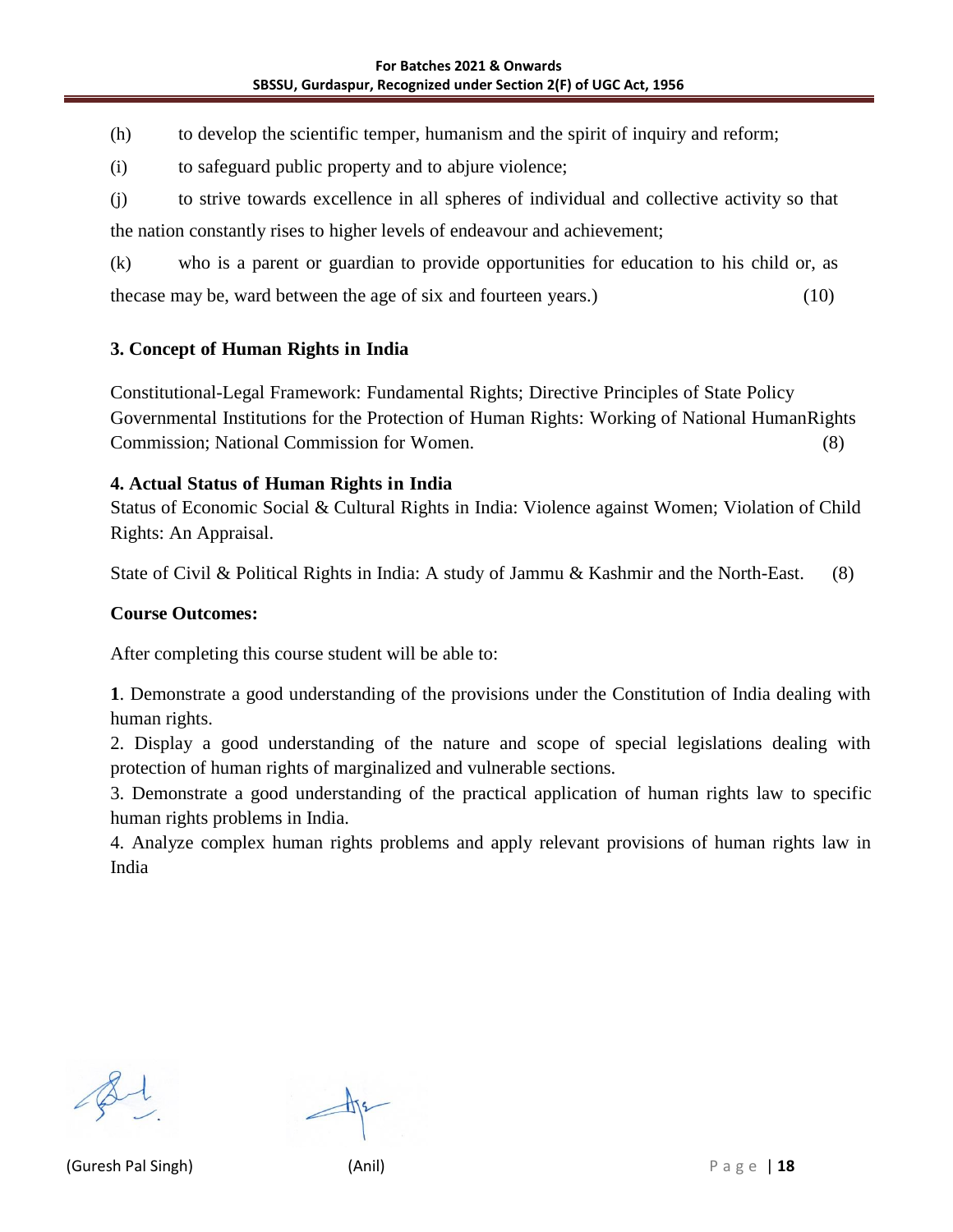#### **Readings List**

1. United Nations. The *United Nations and Human Rights 1945-1995*. Geneva: UnitedNations Blue Books Series, Vol. VII, 1996.

2. Sastry, S. N. *Introduction to Human Rights and Duties*. Pune: University of Pune Press,2011.

3. Mertus, Julie. *The United Nations and Human Rights-A Guide for a New Era*. London: Routledge, 2009.

4. Donnelly, Jack. *Universal Human Rights in Theory and Practice*. New York: Cornell University Press, 2013.

5. Hammarberg, Thomas. *Taking Duties Seriously- Individual Duties in International Humanitarian Law*. Versoix: International Council on Human Policy, 1999.

6. Miller P. Frederic, *et al. Fundamental Rights, Directive Principles and FundamentalDuties in India*. New York: VDM Publishing, 2009.

7. Cinganelli, Davis Louis. *Human Rights- Theory and Measurements*. London: MacmillanPress, 1988.

8. Ishay, M. R. *The History of Human Rights*. New Delhi: Orient Longman, 2004.

9. Mohapatra, Arun Ray. *National Human Rights Commission of India: Formation,Functioning and Future Perspectives*. New Delhi: Atlantic, 2004.

10.Deol, Satnam Singh. *Human Rights in India-Theory and Practice*. New Delhi: Serials Publications, 2011.

11.Nessa, Saifun, et al. *Human Rights- With Special Reference to North East*. New Delhi: Reliance Publishing House, 2007.

12.Haragopal G. & B. Jagannatham. "Terrorism and Human Rights- The Indian Experiencewith Repressive Laws". *Economic and Political Weekly*, Vol. 44, No. 28, 2009.

13.JKHRDC (J & K Human Rights Awareness and Documentation Centre). *Human Rights Abuses in Kashmir (a collection of case study reports of human rights violation in Kashmir)*. Sri Nagar: IKS Publishers & Distributers, 2000.

14.Human Rights Watch. *With Friends like these: Human Rights Violations in Kashmir*. Washington: Human Rights Watch Publication, 2006.

15.Asia Watch & Physicians for Human Rights. *Human Rights Crisis in Kashmir*. Washington: Human Rights Watch Publication, 1993.

16.Chadrashekhar, Mamta, *Human Rights, Women & Violation*. New Delhi: Educreation Publishing, 2016.

17.Chopra, Geeta. Child Rights in India- Challenges and Social Action. New Delhi: Springer, 2015.

(Guresh Pal Singh) (Anil) P a g e | **19**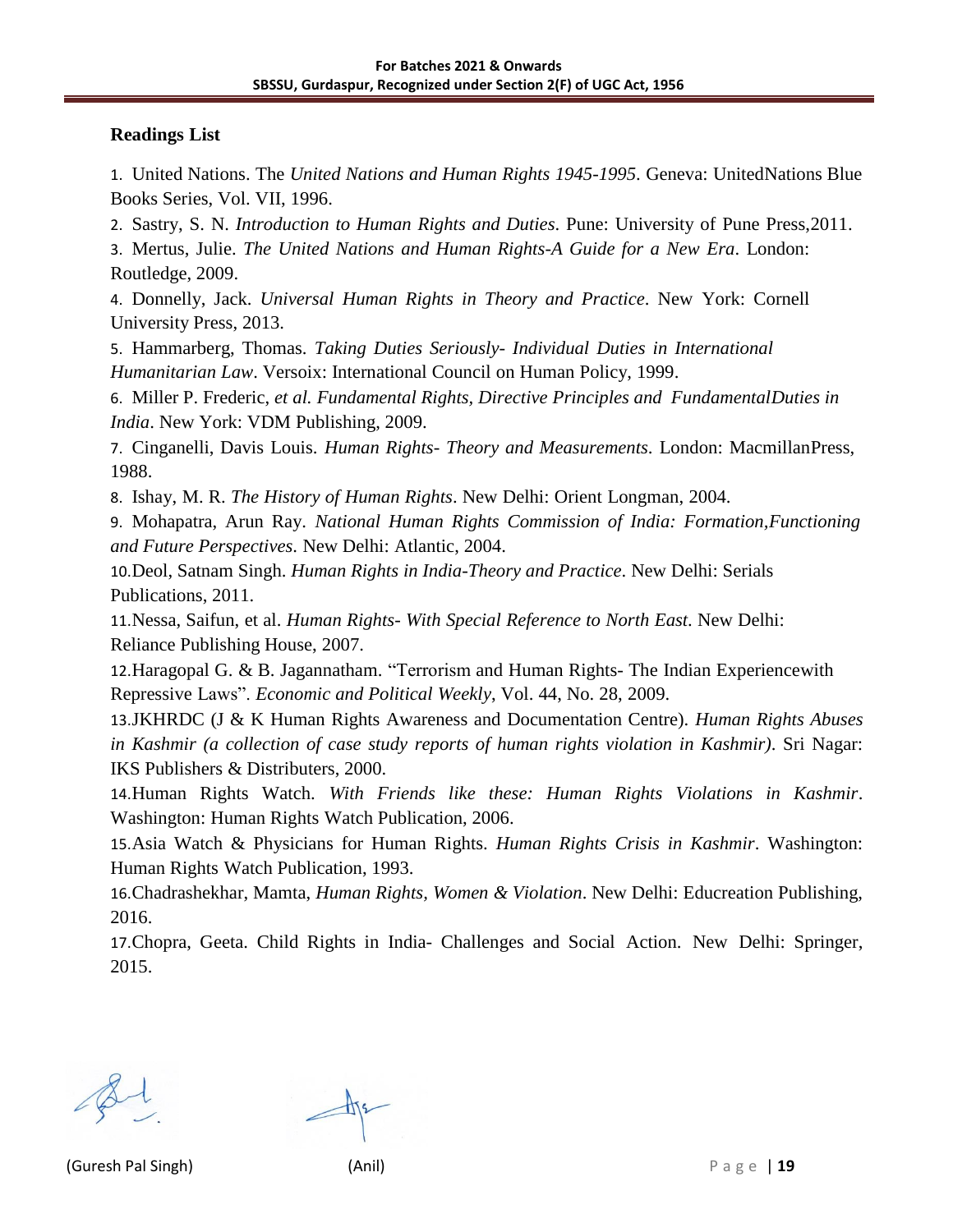*2 nd*

## *Semester*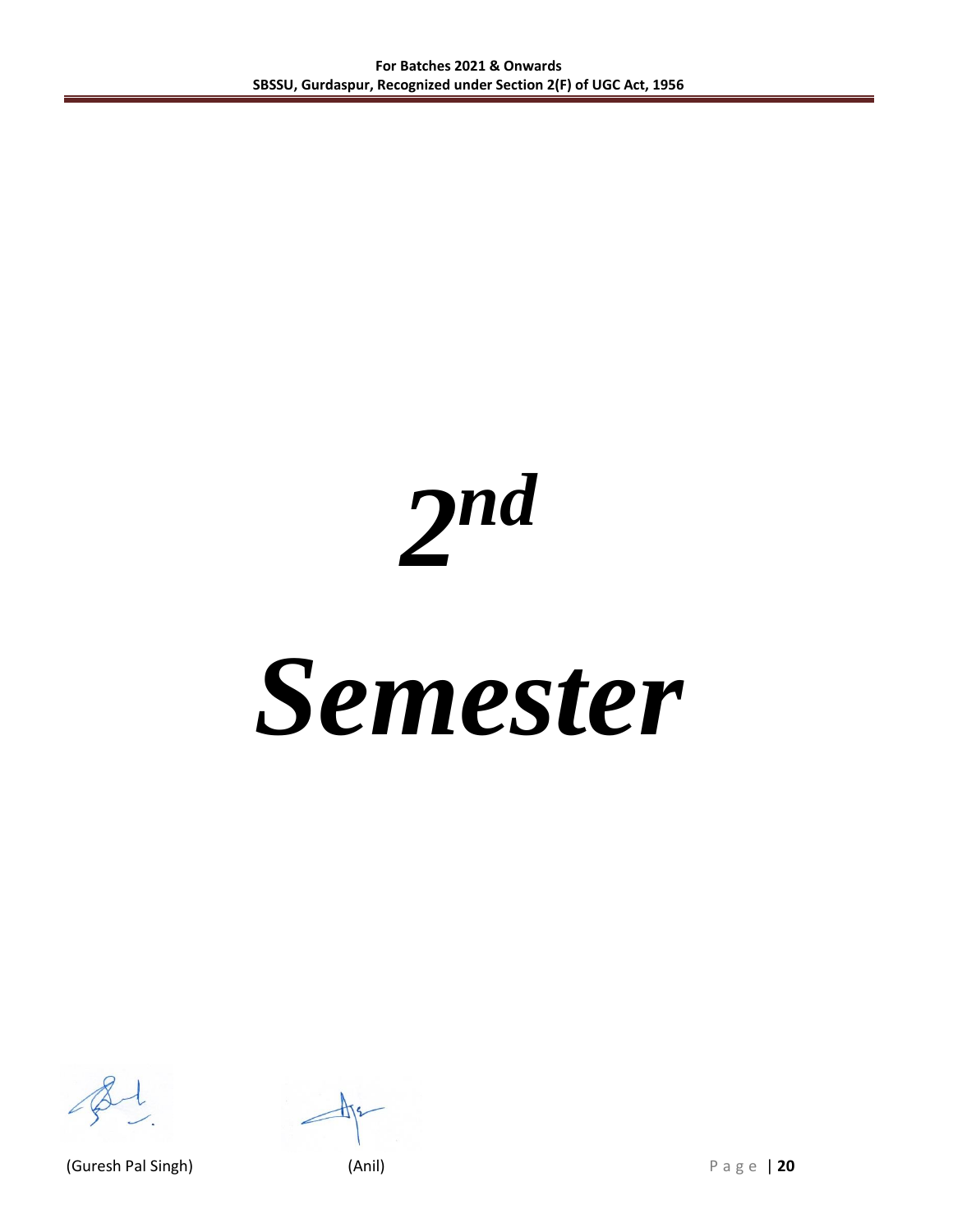#### **MCCS-21201 Advanced Data Structures**

| <b>Internal Marks: 40</b> | LTP |
|---------------------------|-----|
| <b>External Marks: 60</b> | 400 |
| <b>Total Marks: 100</b>   |     |

**Course Objective:** This course is designed to understand the basic and advanced concepts of data structures and to highlight the importance of data structures in developing and implementing efficient algorithms. Another objective of the course is to develop ability in students to design algorithms for real life problems.

#### **1. Introduction to Data Structures**

Basic Terminologies: Elementary Data Organizations, Data Structure Operations: insertion, deletion, traversal etc.; Analysis of an Algorithm, Asymptotic Notations, Time-Space trade off. Linear Search and Binary Search Techniques (4)

#### **2. Types of Data Structures**

Introduction to Concept and Operations: Stacks, Queues, Linked Lists

Graph: Basic Terminologies and Representations, Graph traversal algorithms and complexity analysis.

Trees: Basic Tree Terminologies, Different types of Trees: Binary Tree, Threaded Binary Tree, Binary Search Tree,

Balanced trees: red-black trees, B-trees, AVL Trees, 2-3 trees, 2-3-4 trees. (8)

#### **3. Sorting, Hashing & String Matching**

Sorting and Hashing: Objective and properties of different sorting algorithms: Bubble Sort, Quick Sort, Hashing. Amortized analysis, string matching. (8)

#### **4. Heaps**

Binary heaps, heap operations, implementation and applications. Binomial Heaps, Fibonacci Heaps (6)

#### **5. External Data Structures**

External data structures - external storage, external files, external sorting searching indexing files, external hashing. (4)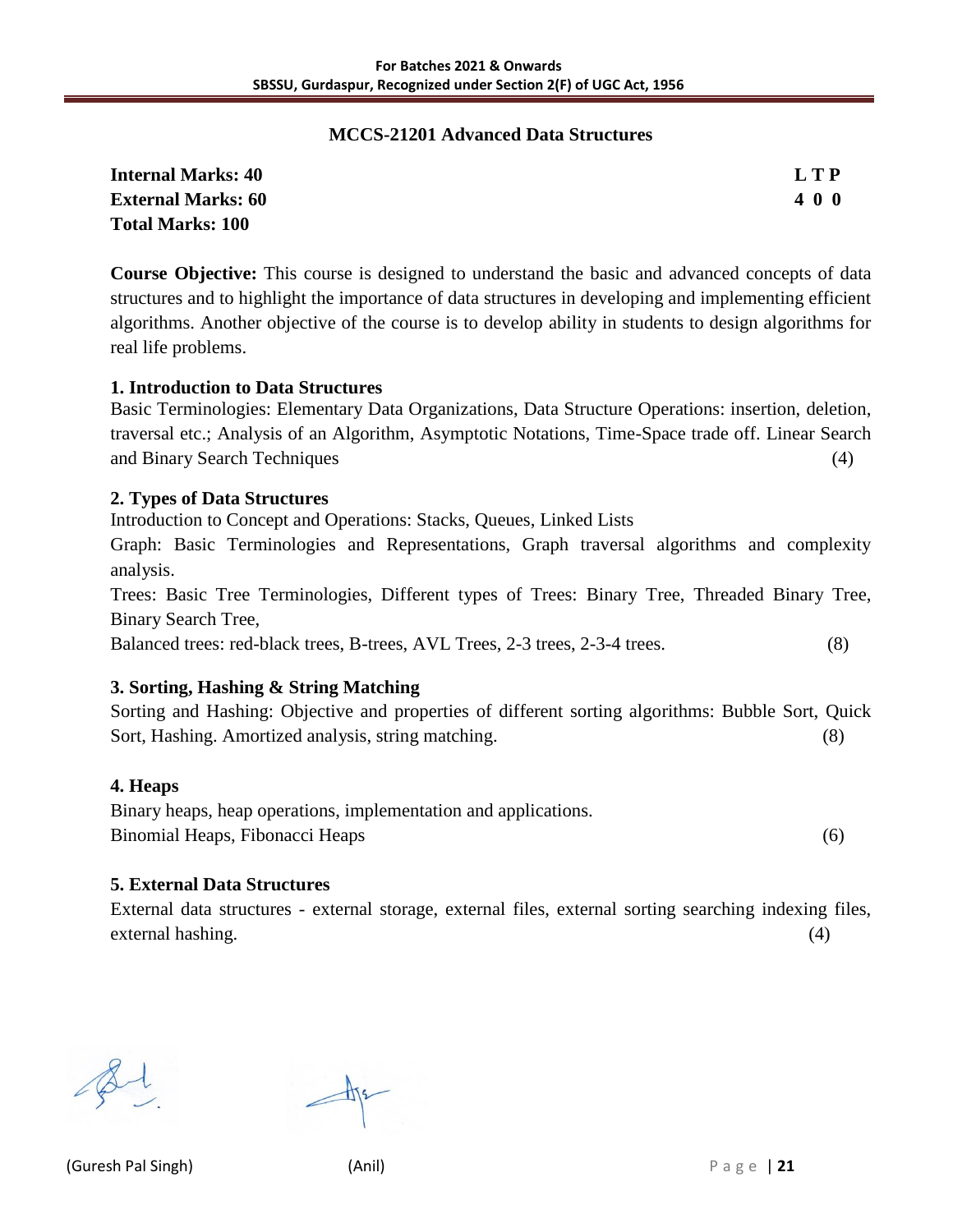#### **Course Outcomes:**

After completing this course student will be able to:

- **1.** Describe how arrays, records, linked structures, stacks, queues, trees, and graphs are represented in memory and used by algorithms.
- **2.** Describe common applications for arrays, records, linked structures, stacks, queues, trees, and graphs
- **3.** Compare alternative implementations of data structures with respect to performance
- **4.** Design and implement an appropriate hashing function for an application
- **5.** Discuss the computational efficiency of the principal algorithms for sorting, searching, and hash

#### **Suggested Books:**

1. "Fundamentals of Data Structures", Illustrated Edition by Ellis Horowitz, Sartaj Sahni, Computer Science Press.

2. Introduction to algorithms: Cormen, Leiserson, Rivest and Stein

#### **MCCS-21202 Advance Computer Architecture**

| <b>Internal Marks: 40</b> | <b>LTP</b> |
|---------------------------|------------|
| <b>External Marks: 60</b> | 400        |
| <b>Total Marks: 100</b>   |            |

#### **Course Objective:**

1. To impart basic concepts of computer architecture and organization,

2. To explain key skills of constructing cost-effective computer systems.

3. To familiarize the basic CPU organization.

4. To help students in understanding various memory devices.

**1. Register Transfer and Micro operations:** Register Transfer Language, Register Transfer, Bus and Memory Transfers, Arithmetic Micro-Operations, Logic Micro-Operations, Shift Micro-Operations, Arithmetic logic shift unit, Control Memory, Address Sequencing, Micro-Program example, Design of Control Unit. (8)

**2. Computer Instruction Set;** Instruction codes, Computer Registers, Computer Instructions and Instruction cycle. Timing and Control, Memory-Reference Instructions, Input-Output and interrupt, Stack organization, Instruction Formats, Addressing Modes, Data Transfer and Manipulation, Complex Instruction Set Computer (CISC) Reduced Instruction Set Computer (RISC), CISC vs RISC

(Guresh Pal Singh) (Anil) P a g e | **22**

(9)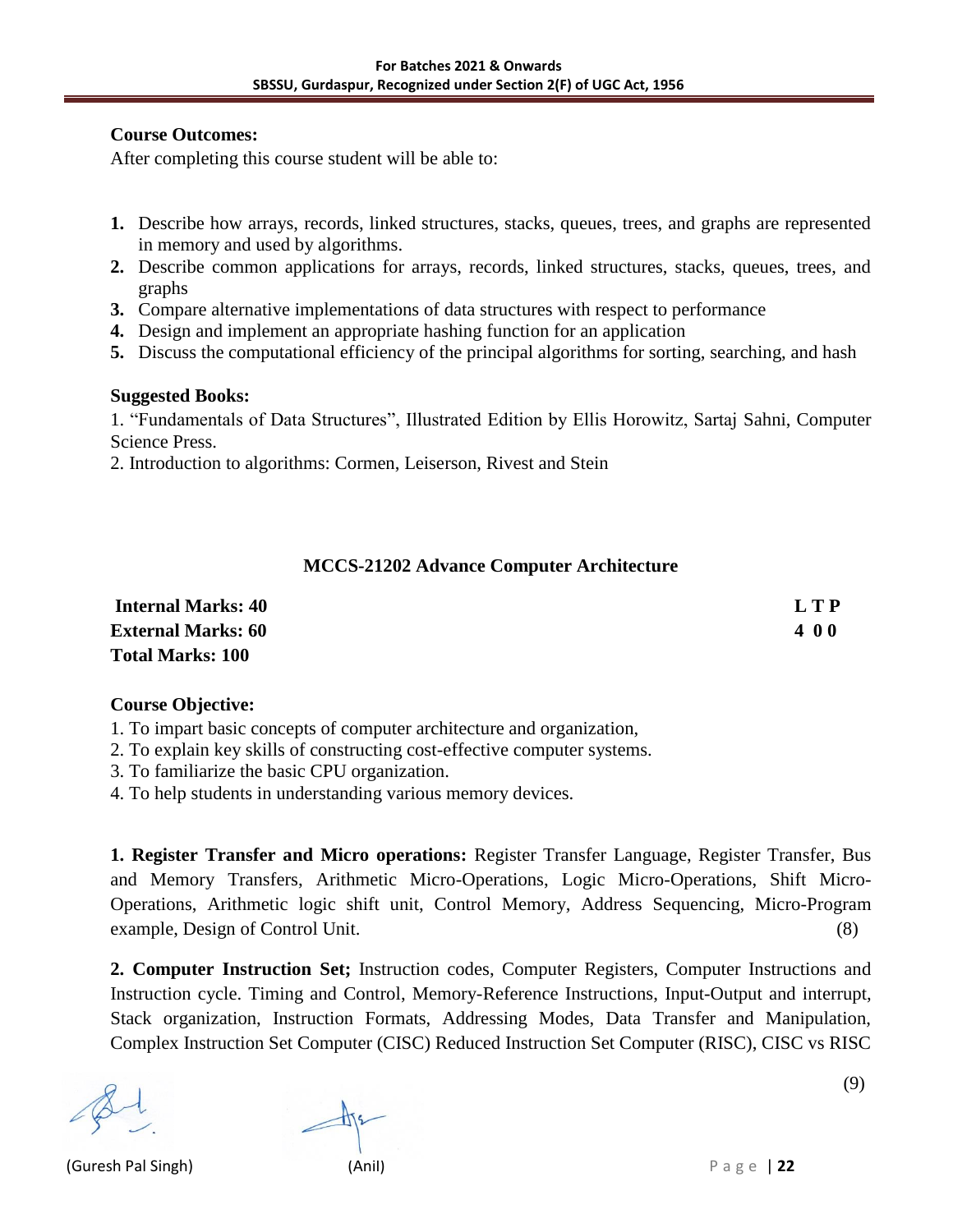**3. Memory And Input Output Techniques:** I/O interface, Programmed IO, Memory Mapped IO, Interrupt Driven IO, DMA, RAM,ROM, associative memory, cache memory and mapping techniques, virtual memory. (8)

**4. Parallel Processing:** The Use of Multiple Processors, Symmetric Multiprocessors, Cache Coherence and the MESI Protocol, Multithreading and Chip Multiprocessors, Clusters, Nonuniform Memory Access Computers. (9)

#### **Course Outcome:**

After completing this course student will be able to:

1. Identify various components of computer and their interconnection

2. Identify basic components and design of the CPU: the ALU and control unit.

- 3. Compare and select various Memory devices as per requirement.
- 4. Compare various types of IO mapping techniques

#### **Suggested Books:**

1. M. Moris Mano (2006), Computer System Architecture, 3rd edition, Pearson/PHI, India. 2.William Stallings (2010), Computer Organization and Architecture- designing for performance, 8th edition, Prentice Hall, New Jersy

#### **Reference Books**

1. Carl Hamacher, Zvonks Vranesic, SafeaZaky (2002), Computer Organization, 5th edition, McGraw Hill, New Delhi, India.

2. John P. Hayes (1998), Computer Architecture and Organization, 3rd edition, Tata McGrawHill.

(Guresh Pal Singh) (Anil) P a g e | **23**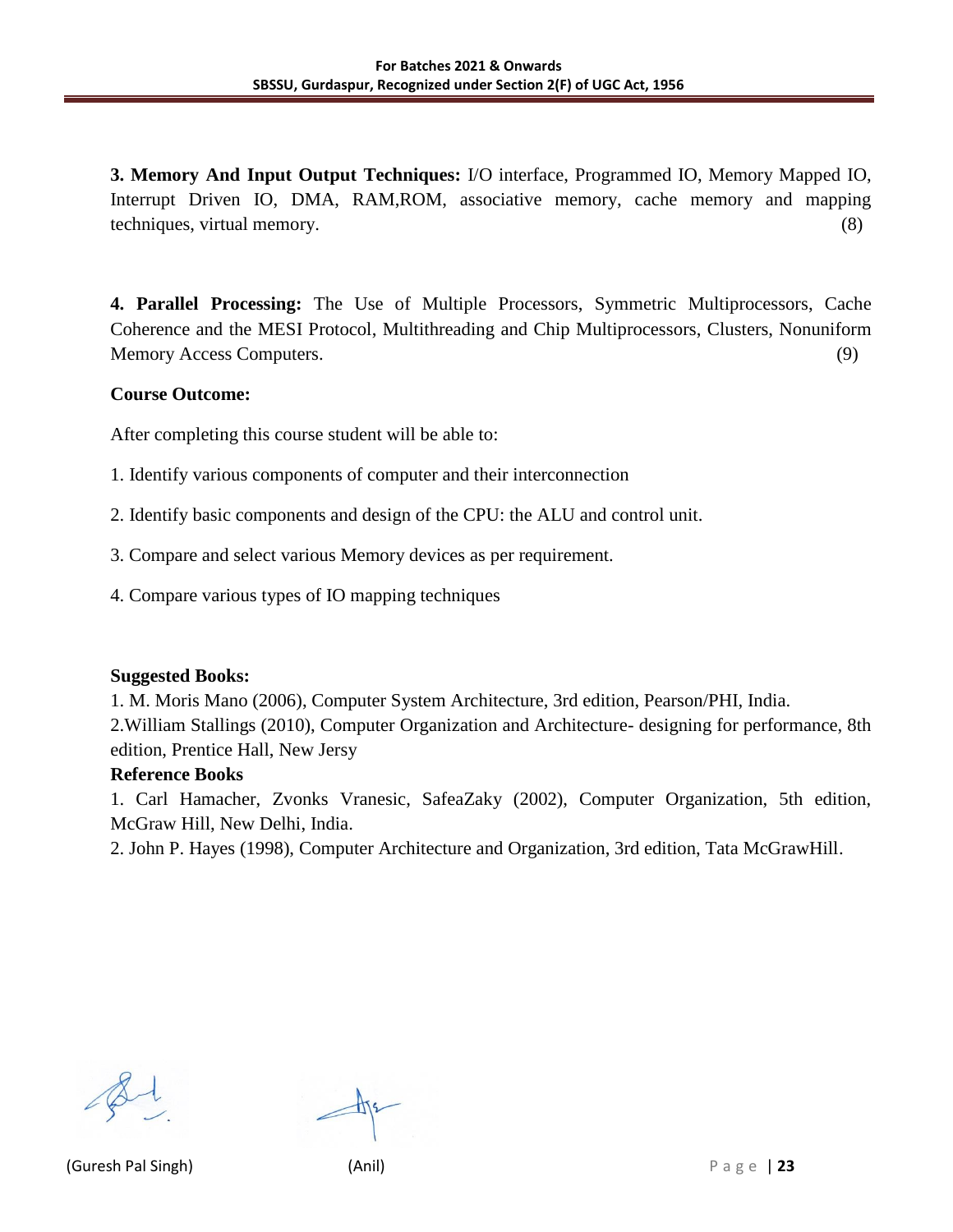#### **MCCS-21203 Advanced Operating Systems**

| <b>Internal Marks: 40</b> | <b>LTP</b> |
|---------------------------|------------|
| <b>External Marks: 60</b> | 400        |
| <b>Total Marks: 100</b>   |            |

|  | 0<br>I |
|--|--------|

(4)

#### **Course Objectives:**

- 1. To learn the fundamentals of Operating Systems.
- 2. To learn the mechanisms of OS to handle processes and threads and their communication
- 3. To learn the mechanisms involved in memory management in contemporary OS
- 4. To gain knowledge on distributed operating system concepts that includes architecture, Mutual exclusion algorithms, deadlock detection algorithms and agreement protocols
- 5. To know the components and management aspects of concurrency management
- 6. To learn to implement simple OS mechanisms

#### **1. Introduction**

Concept of Operating Systems, Generations of Operating systems, Types of Operating Systems, OS Services, System Calls, Structure of an OS-Layered, Monolithic, Microkernel Operating Systems, Concept of Virtual Machine. Case study on UNIX and WINDOWS Operating System.

#### **2. Processes**

Definition, Process Relationship, Different states of a Process, Process State transitions, Process Control Block (PCB), Context switching Thread: Definition, Various states, Benefits of threads, Types of threads, Concept of multithreads, Process Scheduling: Foundation and Scheduling objectives, Types of Schedulers, Scheduling criteria: CPU utilization, Throughput, Turnaround Time, Waiting Time, Response Time; Scheduling algorithms: Preemptive and Non pre-emptive, FCFS, SJF, RR; Multiprocessor scheduling: Real Time scheduling: RM and EDF. (6)

#### **3. Inter-process Communication**

Critical Section, Race Conditions, Mutual Exclusion, Hardware Solution, Strict Alternation, Peterson's Solution, The Producer\ Consumer Problem, Semaphores, Event Counters, Monitors, Message Passing, Classical IPC Problems: Reader's & Writer Problem, Dinning Philosopher Problem etc. (6)

#### **4. Deadlocks**

Definition, Necessary and sufficient conditions for Deadlock, Deadlock Prevention, Deadlock Avoidance: Banker's algorithm, Deadlock detection and Recovery. (6)

(Guresh Pal Singh) (Anil) P a g e | **24**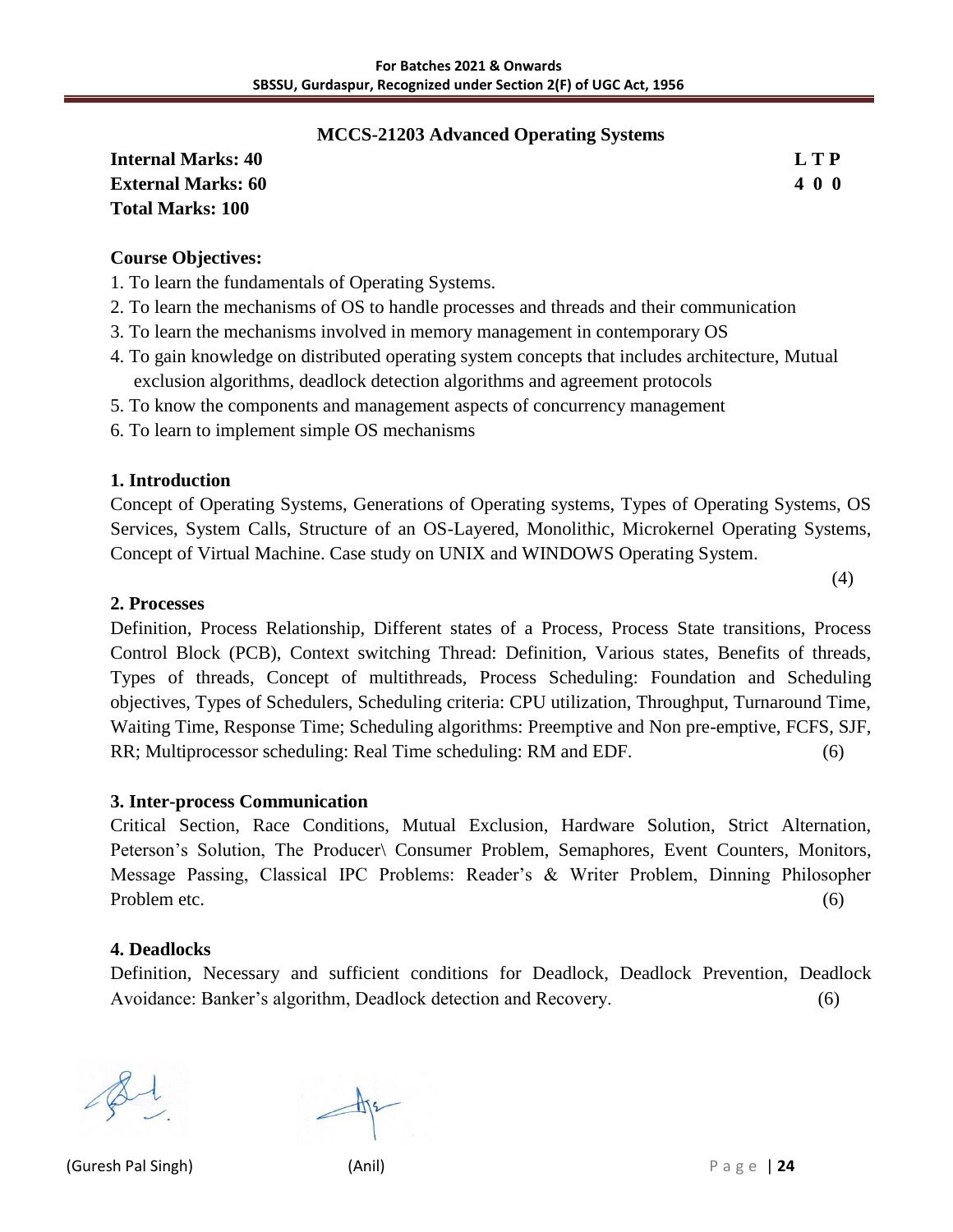#### **5. Memory Management**

Basic concept, Logical and Physical address map, Memory allocation: Contiguous Memory allocation – Fixed and variable partition–Internal and External fragmentation and Compaction; Paging: Principle of operation – Page allocation – Hardware support for paging, Protection and sharing, Disadvantages of paging. Virtual Memory: Basics of Virtual Memory – Hardware and control structures – Locality of reference, Page fault, Working Set, Dirty page/Dirty bit – Demand paging, Page Replacement algorithms: Optimal, First in First Out (FIFO), Second Chance (SC), Not recently used (NRU) and Least Recently used (LRU). (6)

#### **6. I/O Hardware**

I/O devices, Device controllers, Direct memory access Principles of I/O Software: Goals of Interrupt handlers, Device drivers, Device independent I/O software, Secondary-Storage Structure: Disk structure, Disk scheduling algorithms File Management: Concept of File, Access methods, File types, File operation, Directory structure, File System structure, Allocation methods (contiguous, linked, indexed), Free-space management (bit vector, linked list, grouping), directory implementation (linear list, hash table), efficiency and performance. Disk Management: Disk structure, Disk scheduling - FCFS, SSTF, SCAN, C-SCAN, Disk reliability, Disk formatting, Boot-block, Bad blocks

(6)

#### **7. Multi-Processor and Distributed Operating System**

Introduction, Architecture, Organization, Resource sharing, Load Balancing, Availability and Fault Tolerance, Design and Development Challenges, Inter-process Communication, Distributed Applications – Logical Clock, Mutual Exclusion, Distributed File System, Real Time Operating System. (4)

#### **Course Outcomes:**

After completing this course student will be able to:

1. Demonstrate understanding of design issues of advanced operating systems and compare different types of operating systems.

2. Analyze design aspects and data structures used for different subsystems of Unix OS.

3. Demonstrate understanding of different architectures used in Distributed OS.

4. Demonstrate understanding of different architectures used in Multiprocessor OS and analyze the design and data structures and various processor scheduling algorithms.

5. Classify Real Time OS and analyze various real time scheduling algorithms.

(Guresh Pal Singh) (Anil) P a g e | **25**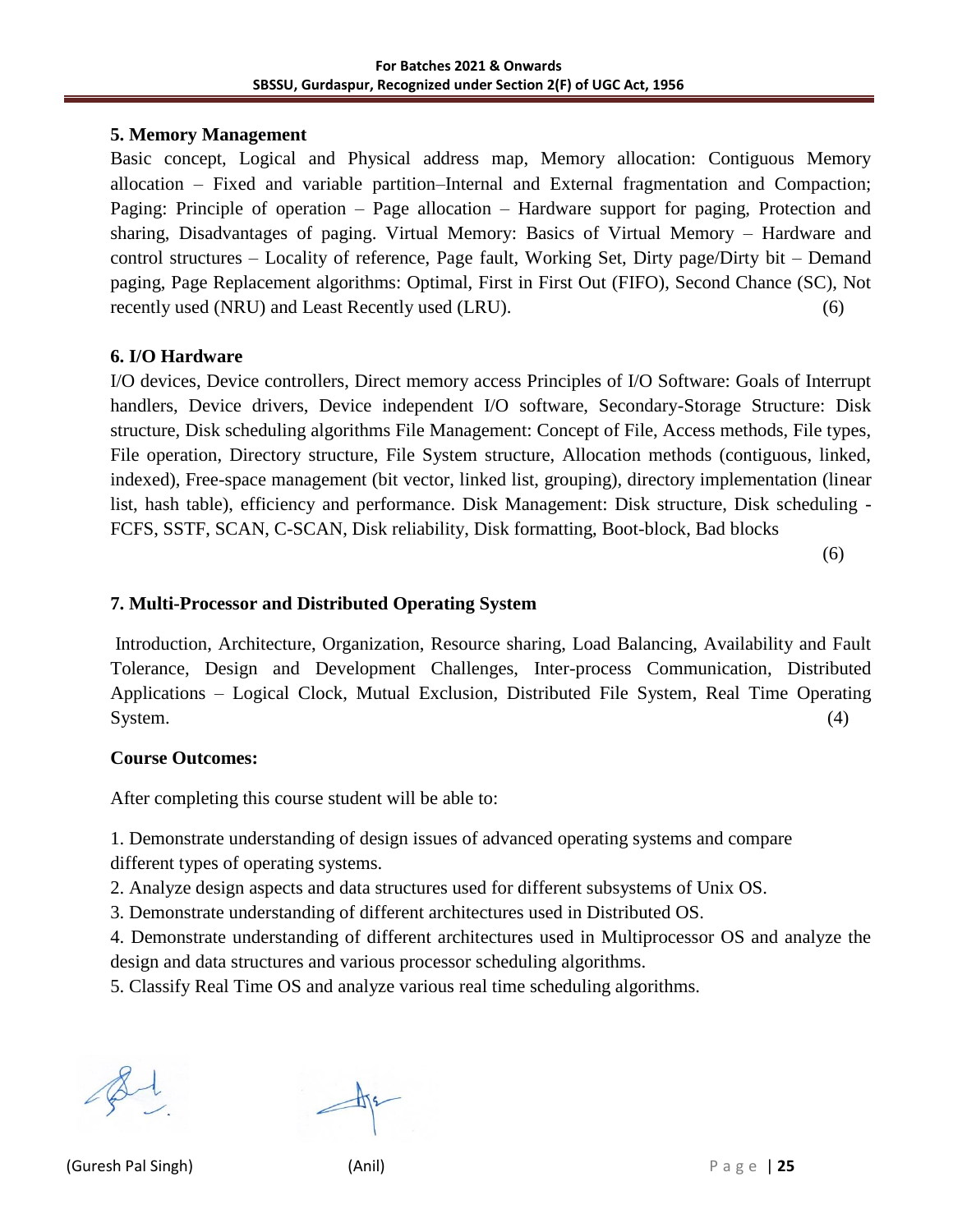#### **Suggested books:**

1. Operating System Concepts Essentials, 9th Edition by Avi Silberschatz, Peter Galvin, Greg Gagne, Wiley Asia Student Edition.

2. Operating Systems: Internals and Design Principles, 5th Edition, William Stallings, Prentice Hall of India.

#### **Suggested reference books:**

1. Operating System: A Design-oriented Approach, 1st Edition by Charles Crowley, Irwin Publishing

2. Operating Systems: A Modern Perspective, 2nd Edition by Gary J. Nutt, Addison- Wesley

3. Design of the Unix Operating Systems, 8th Edition by Maurice Bach, Prentice-Hall of India

4. Understanding the Linux Kernel, 3rd Edition, Daniel P. Bovet, Marco Cesati, O'Reilly and Associates

#### **MCCS-21204 Microprocessor & Its Applications**

| <b>Internal Marks: 40</b> | LTP |
|---------------------------|-----|
| <b>External Marks: 60</b> | 400 |
| <b>Total Marks: 100</b>   |     |

#### **Course Objectives**

- **1.** To demonstrate how fundamental high-level programming constructs are implemented at the machine-language level.
- **2.** To write assembly language program that can input, process and output results.
- **3.** To demonstrate the basic computer architecture.
- **4.** Students will be to apply mathematical foundations, algorithmic principles, and computer science theory to the modeling and design of computer based systems

**1. Introduction:** Overview of Microcomputer Systems: Hardware – Software, Addresses – General Operation of a Computer – Microprocessors in Digital System Design. 8086 Architecture: CPU Architecture – Internal Operation, Machine Language Instruction: Addressing modes – Instruction Formats. (8)

**2. 8086 Instruction Set and Programming**: 8086 instruction set and description, assembler directives, simple sequence programs, jump, flag and conditional jump, if-then, if-then-else,multiple if-then-else programs, while do programs. (9)

(Guresh Pal Singh) (Anil) P a g e | **26**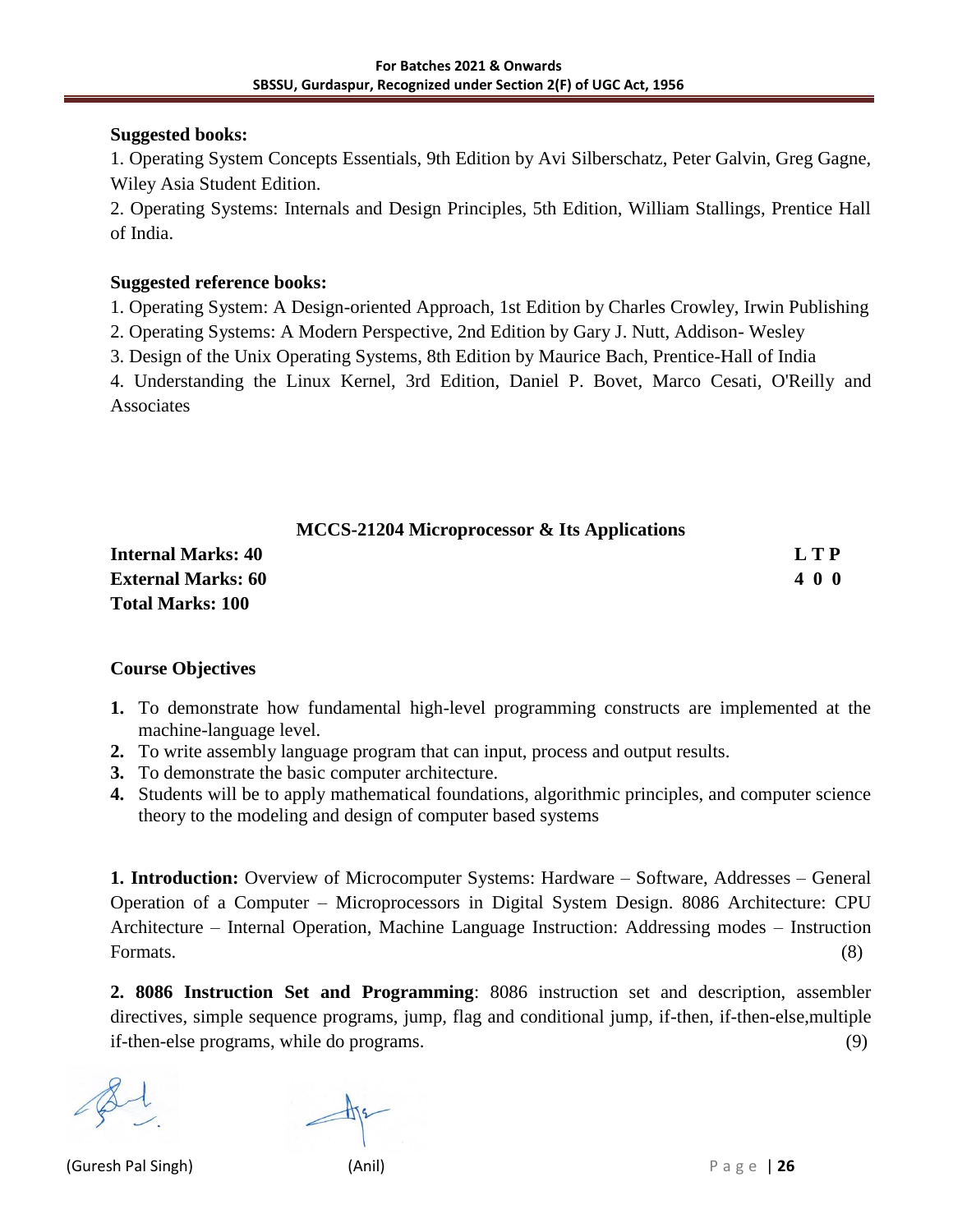**3. Interface Design:** Serial Communication Interfaces: Asynchronous Communication – Synchronous Communication – Physical Communication Standards – 8251A Programmable Communication Interface, Parallel Communication: 8255A Programmable Peripheral Interface - A/D and D/A Example, Programmable Timers and Event Counters: Intel's 8254 Programmable Interval Timer – Interval Timer Application to A/D, DMA Controllers. (8)

**4. Advanced Microprocessors:** The 80386 : Introduction – Operating Modes – Processor Model – Programming Model, The 80486 : Introduction – Processor Model – Programming Model, The Pentium : Introduction – Processor Model – Programming Model (9)

#### **Course Outcome:**

After completing this course student will be able to:

- **1.** Demonstrate how fundamental high-level programming constructs are implemented at the machine-language level.
- **2.** Write assembly language program that can input, process and output results.
- **3.** Demonstrate the basic computer architecture.
- **4.** Students will be to apply mathematical foundations, algorithmic principles, and computer science theory to the modeling and design of computer based systems

#### **Suggested Books:**

1. Yu-Cheng Liu, Glenn A Gibson, "Microcomputer Systems: The 8086/8088 Family", Second Edition, Pearson Education

2. MDouglas V Hall, "Microprocessors and Interfacing", Second Edition, TMH

#### **Reference Books**

1. Kenneth J. Ayala, "The 8086 Microprocessor : Programming & Interfacing The PC", Cengage Learning (2008)

2. Barry B. Brey, "The Intel Microprocessors", Seventh Edition, PHI

(Guresh Pal Singh) (Anil) P a g e | **27**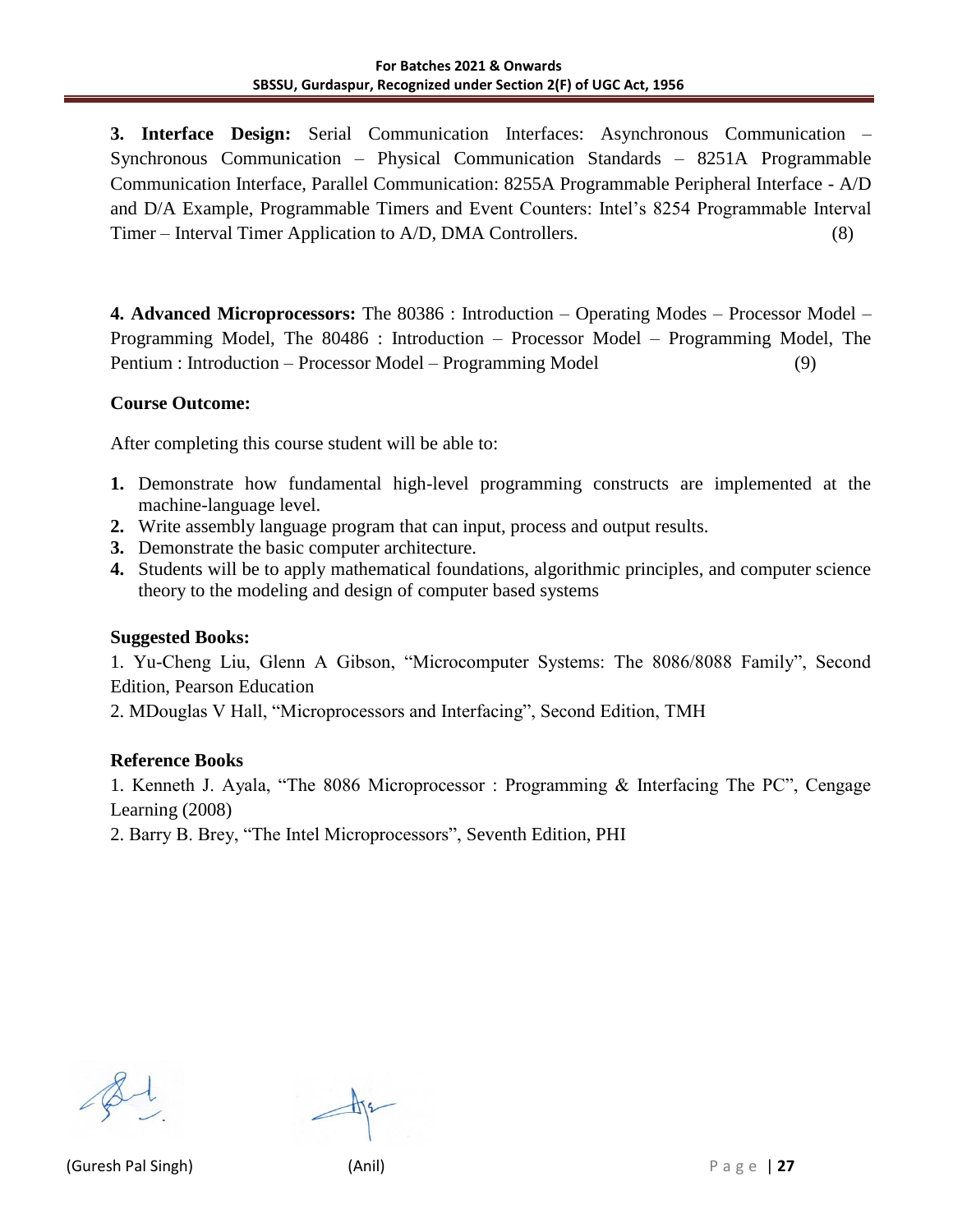#### **MCCS-21205 Object Oriented Programming using C++**

| <b>Internal Marks: 40</b> | L T P |
|---------------------------|-------|
| <b>External Marks: 60</b> | 400   |
| <b>Total Marks: 100</b>   |       |

**Course Objective:** To understand the basic concepts of object oriented programming languages and to learn the techniques of software development in C++.

#### **Detailed contents:**

**1. Object-Oriented Programming Concepts** (2) Introduction, Comparison between procedural programming paradigm and object-oriented programming paradigm, Basic concepts of object oriented programming

#### **2. Classes and Objects** (4)

Classes and Objects: Specifying a class, creating class objects, accessing class members, access specifiers, static members, friends of a class,

Constructors and Destructors: Types of Constructors, Constructor Overloading, Destructors

#### **3. Function & Operator Overloading** (4)

Function Overloading, Default Arguments, Ambiguity in Function Overloading.

Operator Overloading: Overloading unary and binary operators, Type Conversion using Operator **Overloading** 

#### **4. Inheritance** (6)

Concept of inheritance, Base & derived classes, Access Specifiers, Class Hierarchies, Types of Inheritance with examples.

#### **5. Virtual Functions and Polymorphism** (4)

Virtual functions, friend functions, static function, this pointer, polymorphism, Types of Polymorphism with examples, templates, class templates.

#### **6. Exception Handling & Generic Programming** (6)

Review of traditional error handling, basics of exception handling, exception handling mechanism, throwing mechanism, catching mechanism, rethrowing an exception, specifying exceptions.

Templates and Generic Programming: Template concepts, Function templates, class templates, illustrative examples.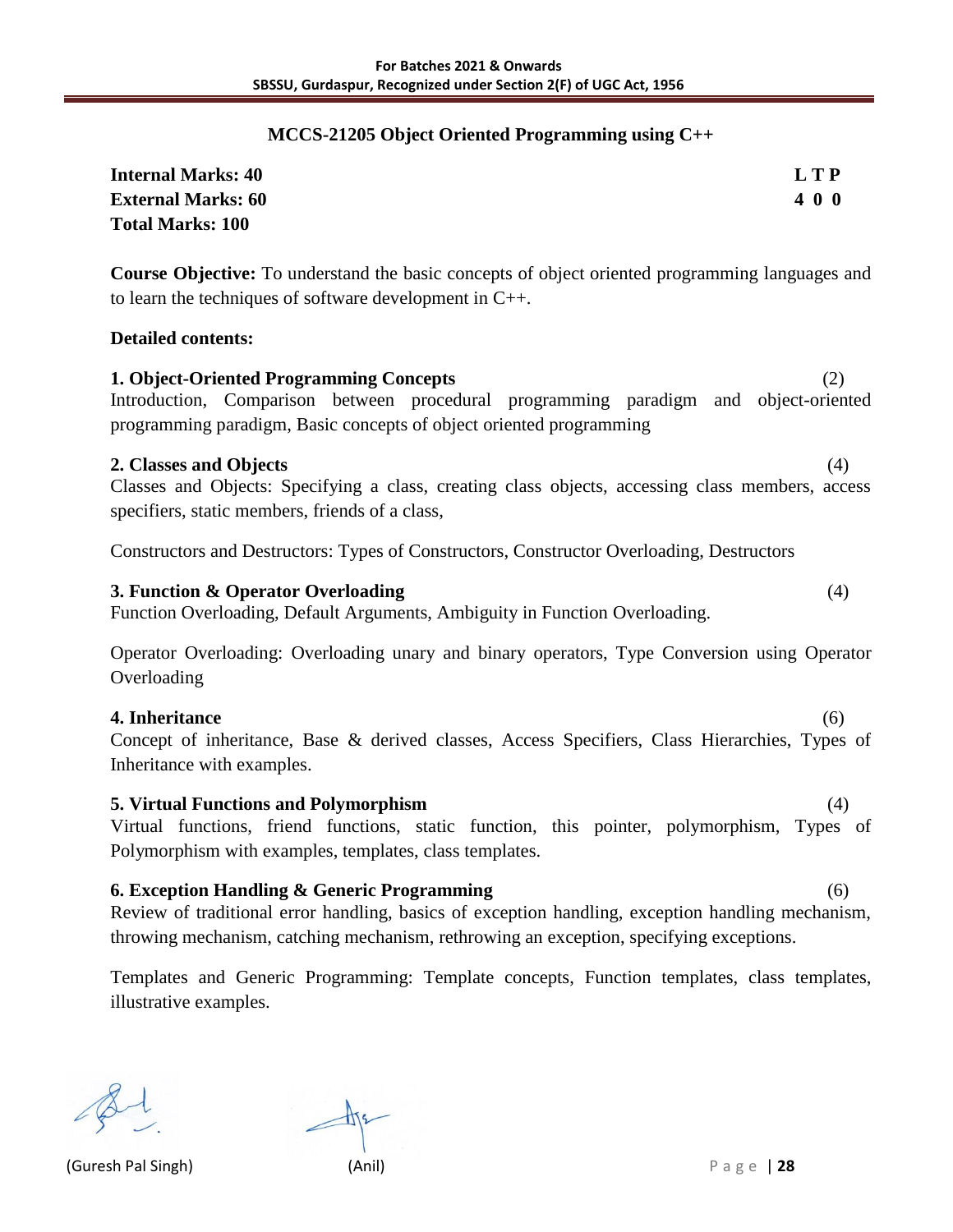#### **7. File Handling & GUI** (4)

File streams, hierarchy of file stream classes, error handling during file operations, Reading/writing of files, accessing records randomly, updating files.

Working with GUI

#### **Course Outcomes:**

After completing this course student will be able to:

- **1.** Inculcate the principles of object-oriented problem solving and programming.
- **2.** Outline the essential features and elements of the C++ programming language.
- **3.** Explain programming fundamentals, including statement and control flow and recursion.
- **4.** Apply the concepts of class, method, constructor, instance, data abstraction, function abstraction, inheritance, overriding, overloading, and polymorphism.
- **5.** Analyze problems and implement simple C++ applications using an object-oriented software engineering approach.

#### **Suggested Text Books:**

- 1. Lafore R., Object Oriented Programming in C++, Waite Group.
- 2. E. Balagurusamy, Object Oriented Programming with C++, Tata McGraw Hill.

#### **Suggested Reference Books**

- 1. R. S. Salaria,Mastering Object-Oriented Programming with C++, SalariaPublishingHouse.
- 2. BjarneStroustrup, The C++ Programming Language, AddisonWesley.
- 3. Herbert Schildt, The Complete Reference to C++ Language,McGraw Hill-Osborne.
- 4. Lippman F. B, C++ Primer, AddisonWesley

(Guresh Pal Singh) (Anil) P a g e | **29**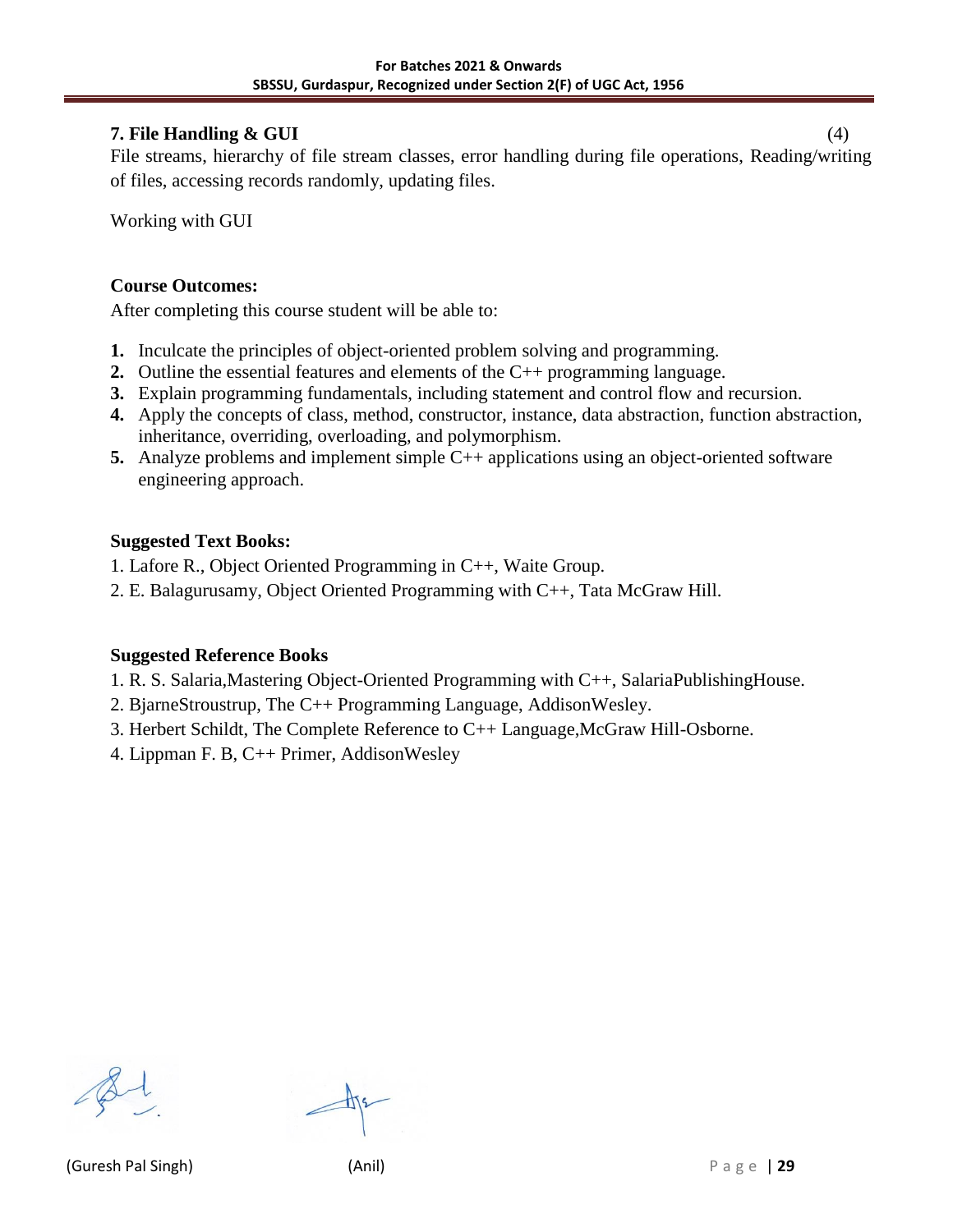#### **MCCS-21206 Advanced Operating Systems Laboratory**

| <b>Internal Marks: 60</b> | LTP |
|---------------------------|-----|
| <b>External Marks: 40</b> | 004 |
| <b>Total Marks: 100</b>   |     |

- **1.** To explore and installation process different operating systems like Linux, Windows etc.
- **2.** Virtualization, Installation of Virtual Machine Software and installation of Operating System on Virtual Machine
- **3.** Execute various basic and advance Linux commands, commands for files and directories, creating and viewing files, File comparisons, Disk related commands.
- **4.** Execute Linux commands for Processes in Linux, connecting processes with pipes, background processes, managing multiple processes.
- **5.** Study and usage of vi Editor.
- **6.** Basics of Shell programming, various types of shell, Shell Programming in bash.
- **7.** Study and implementation of shell variables, shell keywords.
- **8.** Implement conditional statements, looping statement and case statement in Shell programming.
- **9.** Implement parameter passing and arguments in Shell programming.
- **10.** Implement Shell programs for automate system tasks and report printing.

#### **MCCS-21207 Object Oriented Programming using C++ Laboratory**

| <b>Internal Marks: 60</b> | LTP         |
|---------------------------|-------------|
| <b>External Marks: 40</b> | $0 \t0 \t4$ |
| <b>Total Marks: 100</b>   |             |

- **1.** Write programs to understand the basic of object oriented programming.
- **2.** Write program to demonstrate the use of constructors and destructors
- **3.** Write a program to demonstrate the overloading of increment and decrement operators.
- **4.** Write a program to demonstrate the overloading of binary operators.
- **5.** Write a program to demonstrate the overloading of increment and decrement operators using friend function.
- **6.** Write a program to demonstrate the typecasting of class type to class type & basic type.
- **7.** Write a program to demonstrate the multilevel inheritance.
- **8.** Write a program to demonstrate the multiple inheritances.

(Guresh Pal Singh) (Anil) P a g e | **30**